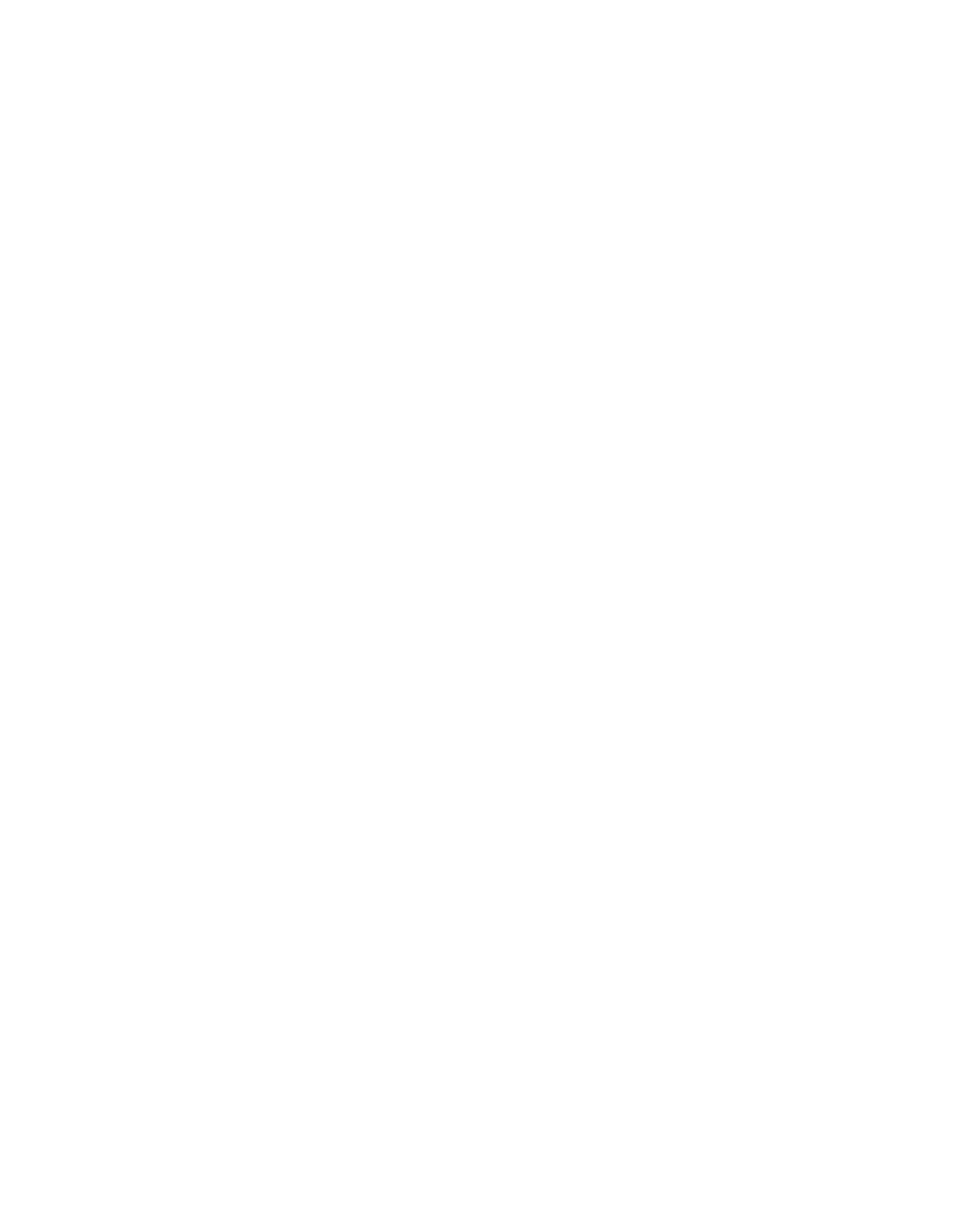# **Table of Contents**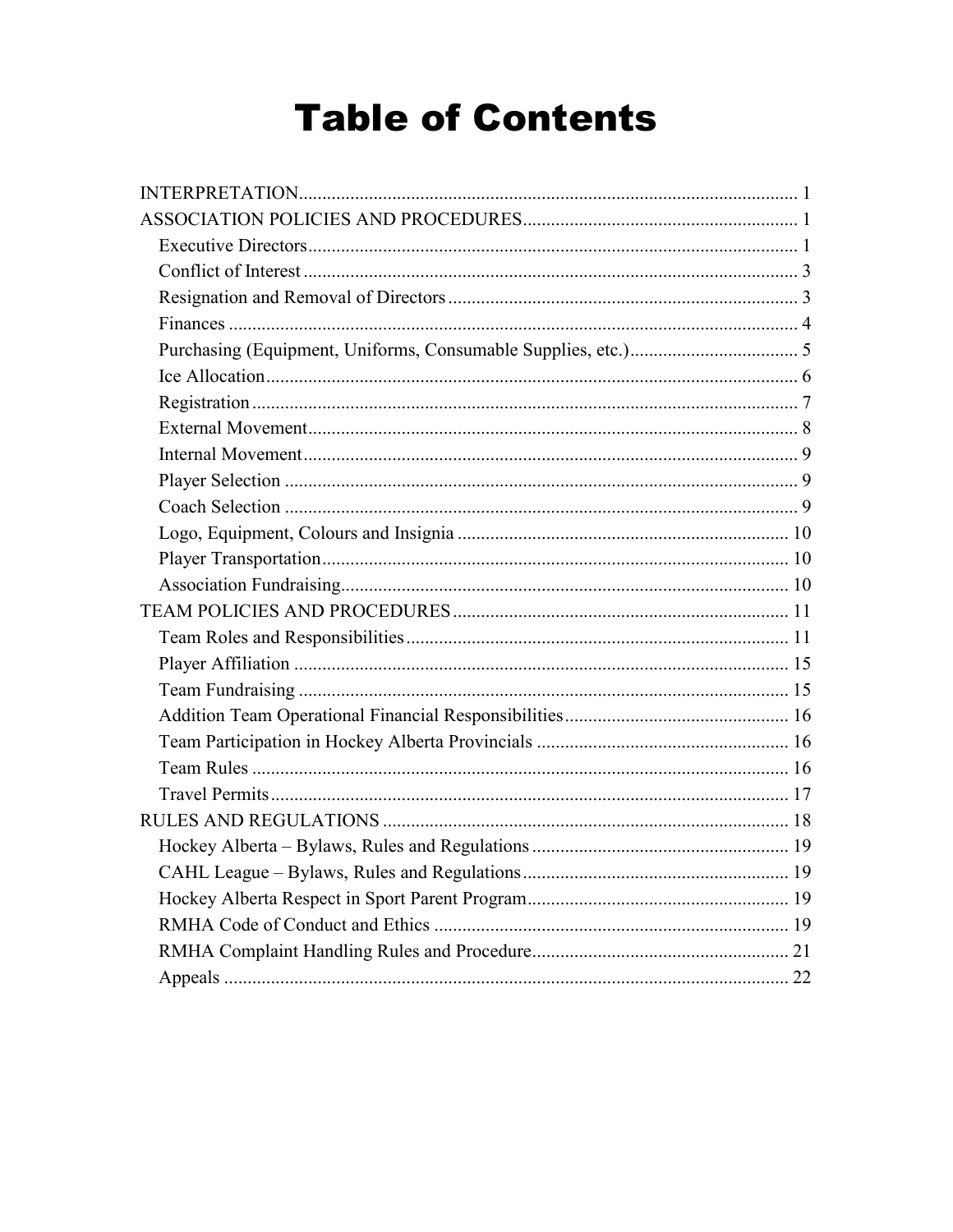## **INTERPRETATION**

Should there be discrepancies between this Members Handbook ("Handbook") and the official Redcliff Minor Hockey Association ("RMHA" or "Association") minutes, the contents of the Handbook will be superseded by the official minutes of the RMHA. In the event of any discrepancies between this Handbook and the Association's Bylaws, the Bylaws will supersede the contents of this Handbook. In the event of discrepancies between either this Handbook or RMHA bylaws and the bylaws, policies, rules and regulations of the league in which RMHA registers its teams, Hockey Alberta or Hockey Canada ("Parent Organizations"), the bylaws, policies, rules and regulations of the Parent Organizations will supersede both the contents of this Handbook and RMHA bylaws.

Members can recommend changes or additions to this Handbook in writing to the RMHA Executive at any time, but the discretion to review and approve any recommended change lies with the Executive. The Association Membership will have 30 days to review and comment on any substantive changes to the Members Handbook. At the end of the notice period the Executive will approve the change if no one objects. All objections must be expressed in writing to the President and will be reviewed by the Executive.

The Handbook may be amended for factual and typographical errors or readability at any time by the Executive.

## **ASSOCIATION POLICIES AND PROCEDURES**

The RMHA is incorporated under the *Societies Act* of Alberta and operates under the Governance of its bylaw document registered with the Province of Alberta Registries and this Member Handbook, in conjunction with any League affiliated Memberships, Hockey Alberta and Hockey Canada guiding requirements.

The Association shall be managed by a committee of members who shall be known as the Executive. The position duties are assigned by the Executive and include, but are not limited to, the following:

## *Executive Directors*

#### **PRESIDENT**

- responsible for supervising the administration and management of RMHS
- provides leadership and oversees the smooth operation of the Association
- establishes committees and is an ex-officio member of all committees
- acts as the spokesperson for RMHA

#### **VICE-PRESIDENT**

- preside at meetings in the President's absence
- replace the President at various functions when asked to do so

#### **SECRETARY**

- attend all meetings of the Association and the Executive
- if unable to attend, recruit someone to take minutes at the meeting
- keep accurate minutes of meetings
- keep charge of the Executive's correspondence
- ensure notices in relation to various meetings are sent

#### **TREASURER**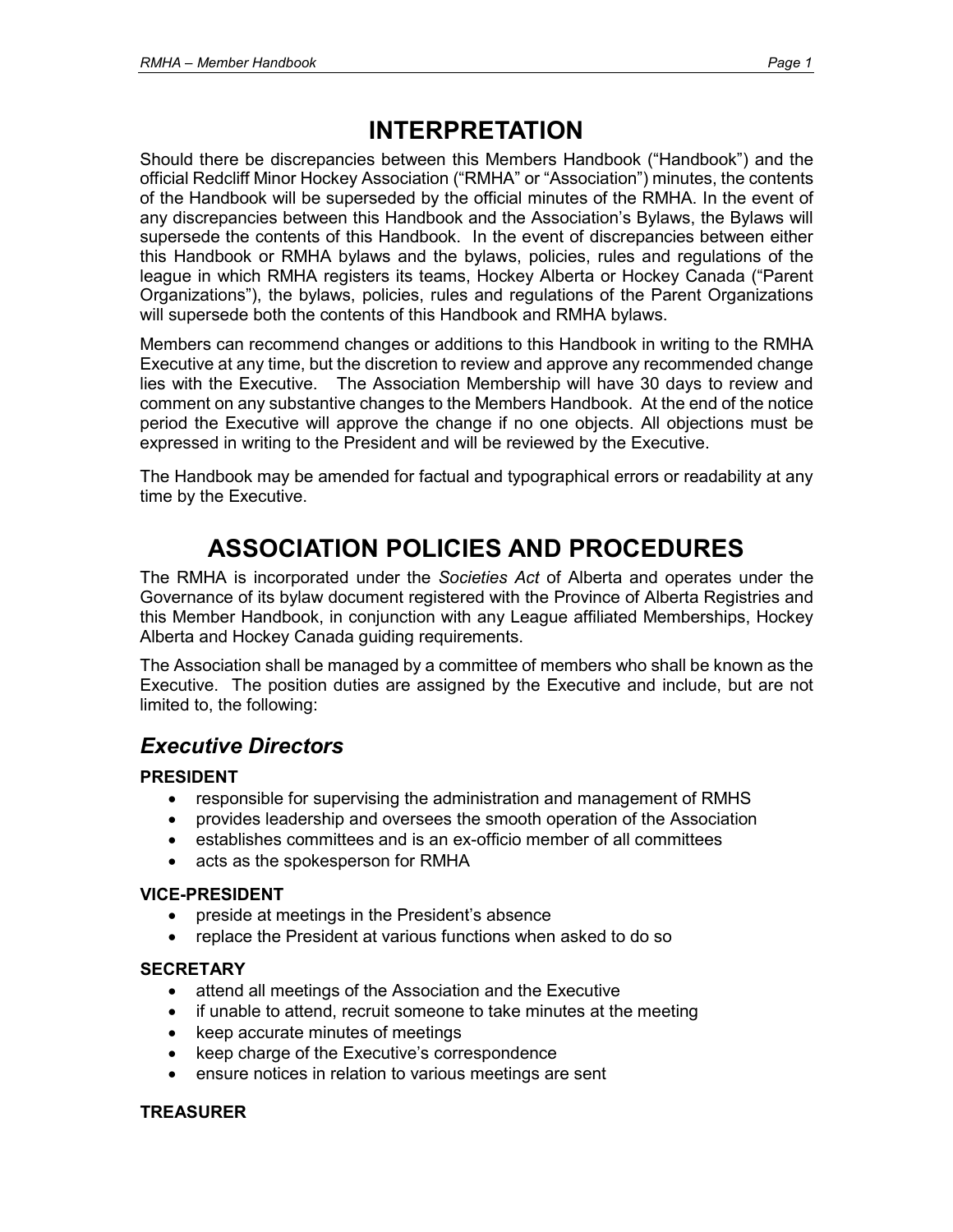- ensure monies paid to RMHA are deposited in a chartered bank chosen by the **Executive**
- ensure a detailed account of revenues and expenditures is presented to the Executive as requested
- ensure an audited statement of the financial position of the RMHA is prepared and available for the AGM
- file the annual return, and any changes in the directors of the organization amendments in the bylaws and other incorporating documents with the Alberta Corporate Registry

#### **REGISTRAR**

- arranges for and preside over registration opportunities for Members
- accepts registration forms and fees and distribute cheques to the Treasurer and Concession Director as appropriate
- ensures a record of the names and addresses of Members is kept
- completes registration of players and teams as required by Parent Organizations
- provides travel permits upon request

#### **CASINO/FUNDRAISING DIRECTOR**

- act as a liaison with the Alberta Liquor and Gaming Commission
- complete all forms and duties as required by the Alberta Liquor and Gaming Commission
- coordinate all aspects of the Casino Fundraiser, including ensuring enough volunteers and backup volunteers are recruited
- coordinate other fundraising initiatives that the Executive chooses to pursue

#### **CONCESSION DIRECTOR**

- adhere to all provisions within any concession contract with the Town of Redcliff
- decide what products will be sold, set the prices, and purchase required supplies
- maintain records of concession proceeds and report to the Treasurer
- maintain an accurate record of volunteers and ensure the concession booth is adequately staffed

#### **CAHL DIRECTOR**

- act as a liaison with the league in which RMHA teams are playing
- carry out all duties as required by the league in which RMHA teams are playing, including attending all required meetings

#### **CAHL GOVERNOR**

- act as a liaison with the league in which RMHA teams are playing
- carry out all duties as required by the league in which RMHA teams are playing, including attending all required meetings

#### **EQUIMPENT DIRECTOR**

- monitors equipment inventory, to facility budgeting for replacement inventory
- coordinates all equipment related purchasing
- identifies equipment that needs to be repaired and manage the repair process
- manages the security processes of the storage facilities for the RMHA and will assign lockers and locks to each team as required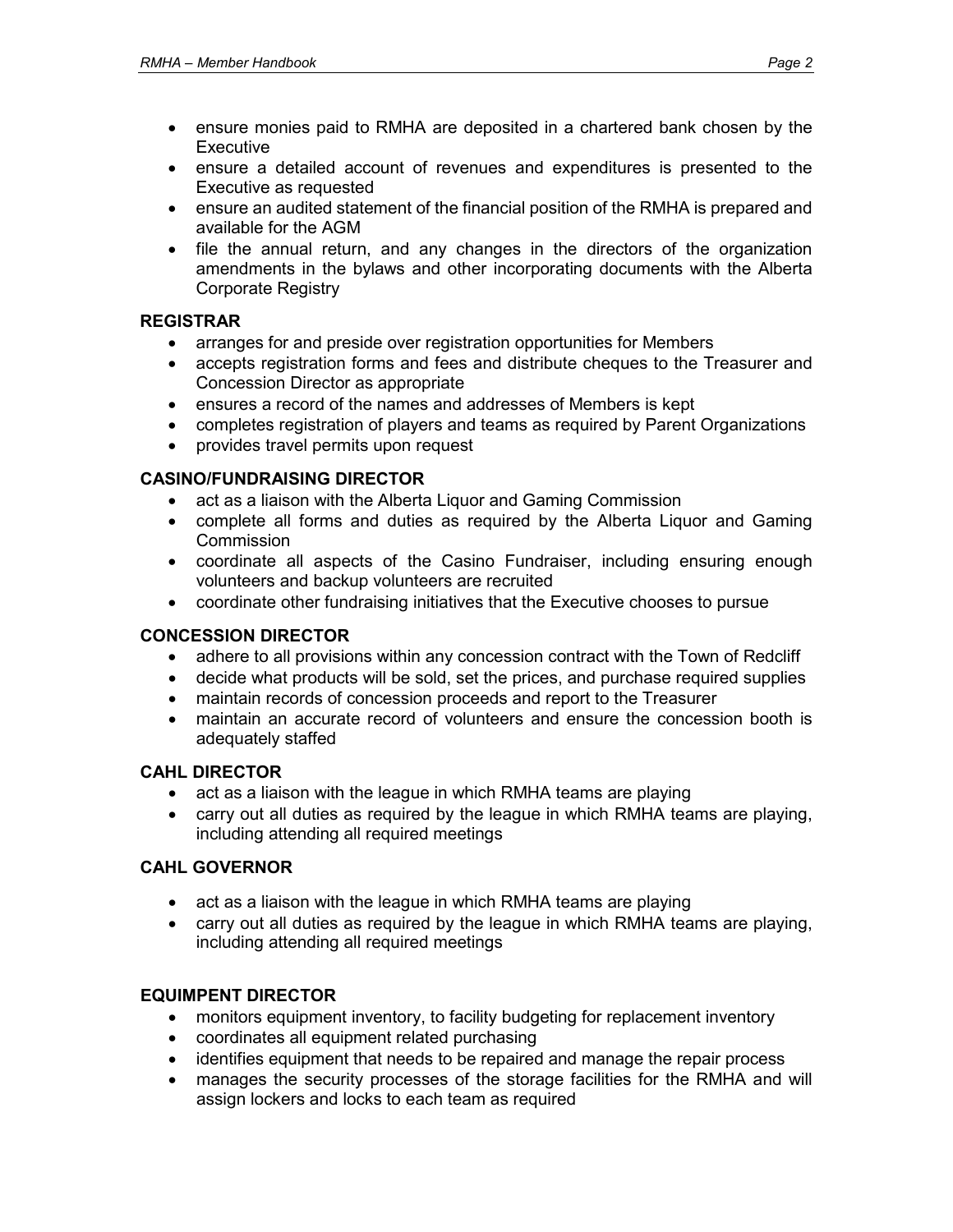• distributes to, maintain and collect all equipment from assigned Coaches or Managers and maintains a record of equipment distributed to all teams

#### **REFEREE SCHEDULER**

- ensure proper accreditation of RMHA referees
- investigate referee incidents and complaints
- assign referees for RMHA games up to and including the PeeWee level

#### **ICE SCHEDULER**

- liaison between the Town of Redcliff and RMHA
- create a master ice schedule each season for submission to and approval of the Town of Redcliff
- follow up on ice use by teams and ensure full utilization
- follow up on complaints by ice users

#### **TEAM DIRECTORS**

- attend monthly Executive meetings and provide team reports
- ensure that the team is informed of necessary information from the meetings using written communication sent to the coach and team manager
- deal with team issues at team level, if possible
- report any issues that cannot be dealt with to the Executive for further handling
- send team schedules to Ice Scheduler and Referee Scheduler

## *Conflict of Interest*

A parent or legal guardian selected to coach or manage with a team on which their child is a player will not be considered in conflict of interest on the basis of that relationship alone.

No Director shall be allowed to engage in any role or activity within the Association that is a potential or actual conflict of interest under the RMHA bylaws. A potential or actual conflict of interest exists when:

- a Director's commitments and obligations to the Association could or are perceived to be compromised by that Member's other interests, commitments or obligations; or
- a Director is in a position to influence a team or teams with a view to personal or commercial gain to themselves or a family member or give improper advantage to others.

To avoid inherent conflict of interest situations:

- Members in the position of coach or assistant coach shall not serve in the following positions on the Executive:
	- a) Team Director at any level
	- b) Registrar
	- c) Referee Scheduler
- Members who are immediate family members of a head coach or manager of a team within RMHA shall not serve as Team Director of that team, but may serve in other positions on the Executive.
- Should controversial issues arise in relation to the coaching or management of a specific team, any Director who is the coach, assistant coach, trainer or manager or an immediate family member of the coach, assistant coach, trainer or manager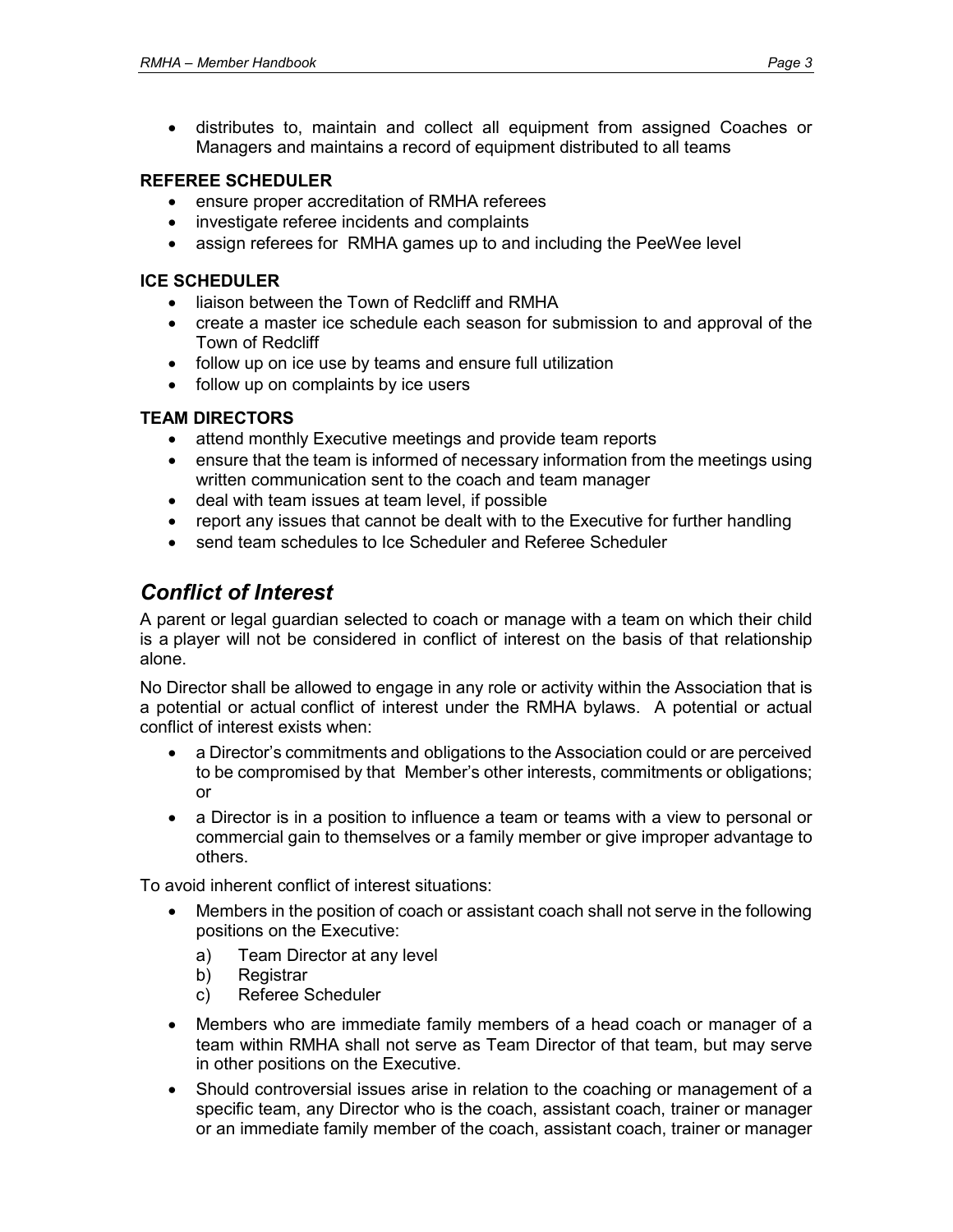of that team shall declare a conflict of interest and will not be a party to the discussion.

#### *Resignation and Removal of Directors*

- Any Director may resign by giving one (1) month notice in writing. The resignation takes effect either at the end of the notice period or on the date the Executive accepts the resignation.
- Voting Members may remove any Director before the end of his term by a majority vote at a Special Meeting called for this purpose.
- The Executive shall have the power to fill any vacancy, excluding immediate pastpresident, occurring between AGMs and the persons appointed shall hold office until the next AGM.
- Any Director may be removed by a majority vote of the full Executive

### *Finances*

RMHA shall maintain bank accounts and an electronic accounting ledger. The following is the intent of the association management of expenses:

- Whenever possible all expenditures shall be paid by cheque directly to the invoicing supplier or reimbursed by cheque to the individual who completed the purchase with the submission of an acceptable record of purchase.
- The President or any designated representative of the RMHA will be reimbursed for travel and actual costs of additional expenses associated with meetings or training sessions that are mandatory for the operation of the Association. Wherever possible, these will be approved in advance by the President. These events will include, but are not be limited to, all mandatory League, Hockey Alberta, Hockey Canada sessions and other sessions deemed by the President as vital to the operation of the RMHA (examples - meetings with adjacent associations, Executive / Team Volunteer Training and On Ice Officials Training Sessions). All expense claims must be submitted with acceptable receipts to the Treasurer for reimbursement.
- It is expected that usual signing authority for the RMHA Financial account(s) shall reside with the President and Treasurer. All Executive members can be authorized to have signing authority as the Executive chooses. In any case, any two signatories can authorize issuance of a payment.
- The financial accounts and records of the Treasurer shall be examined at least once each year by 2 members of the Association with adequate accounting knowledge to complete an assessment. A complete and proper statement of the standing of the books for the current year shall be submitted at the Annual General Meeting of the RMHA.
- The Executive shall appoint a chartered accountant or a duly qualified accountant as auditor to audit the books, accounts and records of the treasurer at least once each year, and a complete and proper statement of the standing of the books and finances of the Association for the previous year shall be submitted by such auditor for the AGM of the Association.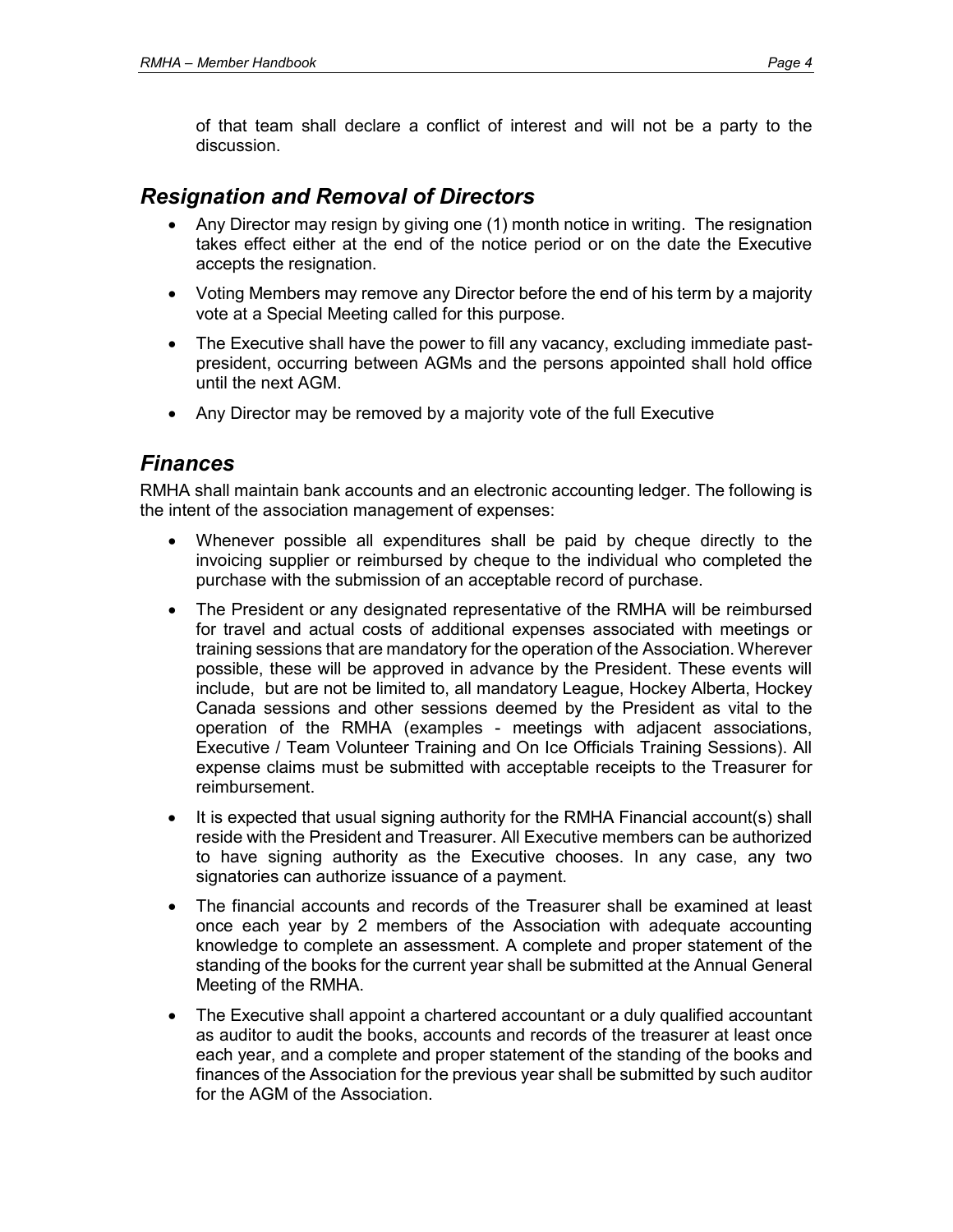• All financial records will be stored by the Association for 7 years or as required for all reporting requirements.

Each team will have a separate bank account to be used for team donations, fundraising proceeds and expenses. The treasurer will set a date for the return of the team books, and audit them accordingly.

At the end of the season, a team is only allowed to refund any funds that were directly supplied by the members (i.e., amounts collected as "start-up" funds at the beginning of the season). Under no circumstances are excess donated or fundraised monies to be divided and distributed among the team parents at the end of the season. Each team will leave a minimum of \$1,000.00 in the team account at the end of the season for the next season's team.

#### *Purchasing (Equipment, Uniforms, Consumable Supplies, etc.)*

The objective of the RMHA is that all purchases are preapproved at an Executive meeting, or by the President and one other Executive Committee Member prior to any order approval being provided to a supplier, with the exception of the Concession Director who can make supply purchases necessary for the daily operation of the concession.

In all cases, the intent with respect to the purchasing activity is to obtain goods and services required at the lowest possible cost consistent with quality and delivery requirements of sound business practices. Factors to be considered in determining source of products and services will include but not be limited to:

- Purchase Costs:
- Firmness of price (e.g. fixed or otherwise);
- Terms of payment;
- Length of warranty or period of free maintenance;
- Operating costs (e.g. spares, consumable items, fuel, water, electricity);and,
- The likely resale or disposal value of purchase.
- The benefits of utilizing the local suppliers

With respect to payment, RMHA policy is that no payment shall be made in advance of receiving the goods or services being purchased without specific Executive approval in advance of the order being placed with the supplier.

Additional considerations:

- Competitive quotes must be obtained for all purchases having an estimated expenditure of \$1,000.00 or greater whenever practical. Competitive quotations should be obtained for purchases less than \$1,000.00 to the extent practical.
- Quotations/tenders must be kept for at least thirteen (13) months after the end of the financial year of purchase and the action taken (with reasons) must be documented by the person undertaking the purchase.
- The RMHA will not undertake to accept liability for the payment of any invoice where the provisions of the procedures described in this policy have not been fully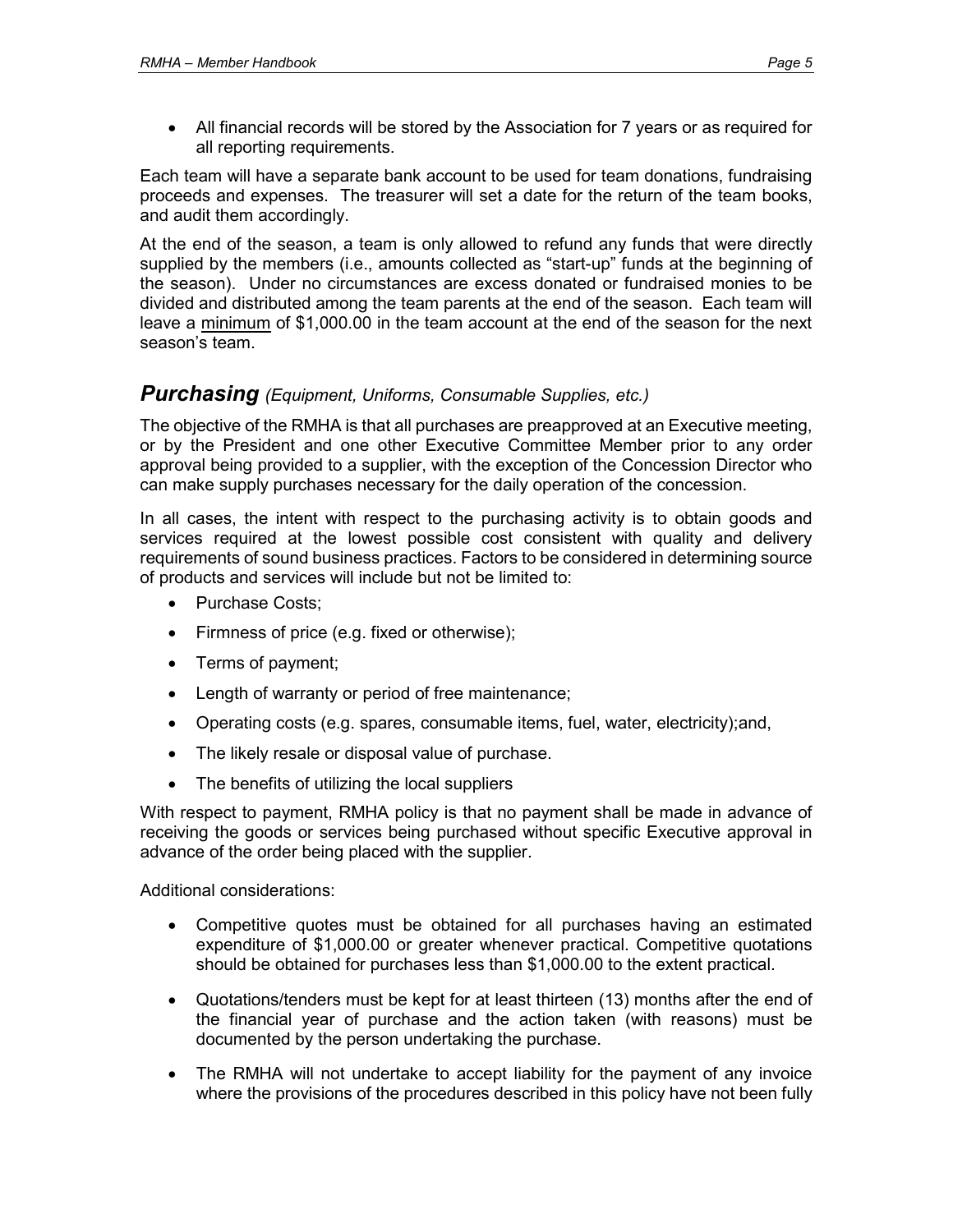followed. In such instances, individuals ordering the goods and/or services may be responsible for the payment of the goods and/or services in question.

• All organizational purchases will be managed as identified in this section of this document unless otherwise approved by the membership at any general meeting.

#### *Ice Allocation*

- The team manager will be responsible to e-mail a contact name and information (only one) to the RMHA ice scheduler.
- All games are to be scheduled for Saturdays and Sundays. Games will not be scheduled on Friday nights unless it's absolutely necessary for a playoff or provincial game.
- All ice exchanges, trades or play-off games need to be reported to the ice scheduler.
- All ice borrowed must be "repaid" to the other team with an alternate time.
- When returning ice, the town requires RMHA to give 10 business days' notice. Insufficient notice given will result in the team being required to pay for the unused ice time. The Executive may, at its discretion, also impose a penalty over and above the cost of the ice time.
- Any parent/team meetings that take place upstairs in the arena must be booked through the ice scheduler in order to retain good relations with the Town of Redcliff.
- Any request to put information on the electronic sign by the Red Hat Coop must also go through the ice scheduler. A cost may be associated with any postings.
- Between Christmas and New Years the team manager will be responsible for advising the ice scheduler if ice will be required for a game.

#### *Tournament Ice*

- Tournament fees as set by the Executive are payable to the RMHA on the first day of the tournament. The cheque for the tournament fee will be drafted by the Treasurer and post-dated for the first day of the tournament. The team is responsible to ensure the team has sufficient funds to cover the cheque.
- Available tournament ice is dependent upon the age level and must be confirmed with the Ice Scheduler prior to scheduling any games. Friday ice is available from 6:30 p.m. to 11:30 p.m., with the exception of the Midget level which may start at 4:00 p.m. Saturday ice is available from 7:00 a.m. to 10:00 p.m., with the exception of the Bantam and Midget levels which may finish at 11:30 p.m. Sunday ice is available from 7:00 a.m. to 5:30 p.m.
- Ice over and above the allotted time may be requested, however it is not guaranteed that it will be approved by the Town. If extra ice is granted, the team may be required to pay for the extra ice time.
- Ice must be requested, or returned if not required, at least three weeks prior to tournament – the Town requires the advance notice in order to schedule appropriate staff. A charge may be levied to the team if the required notice is not provided.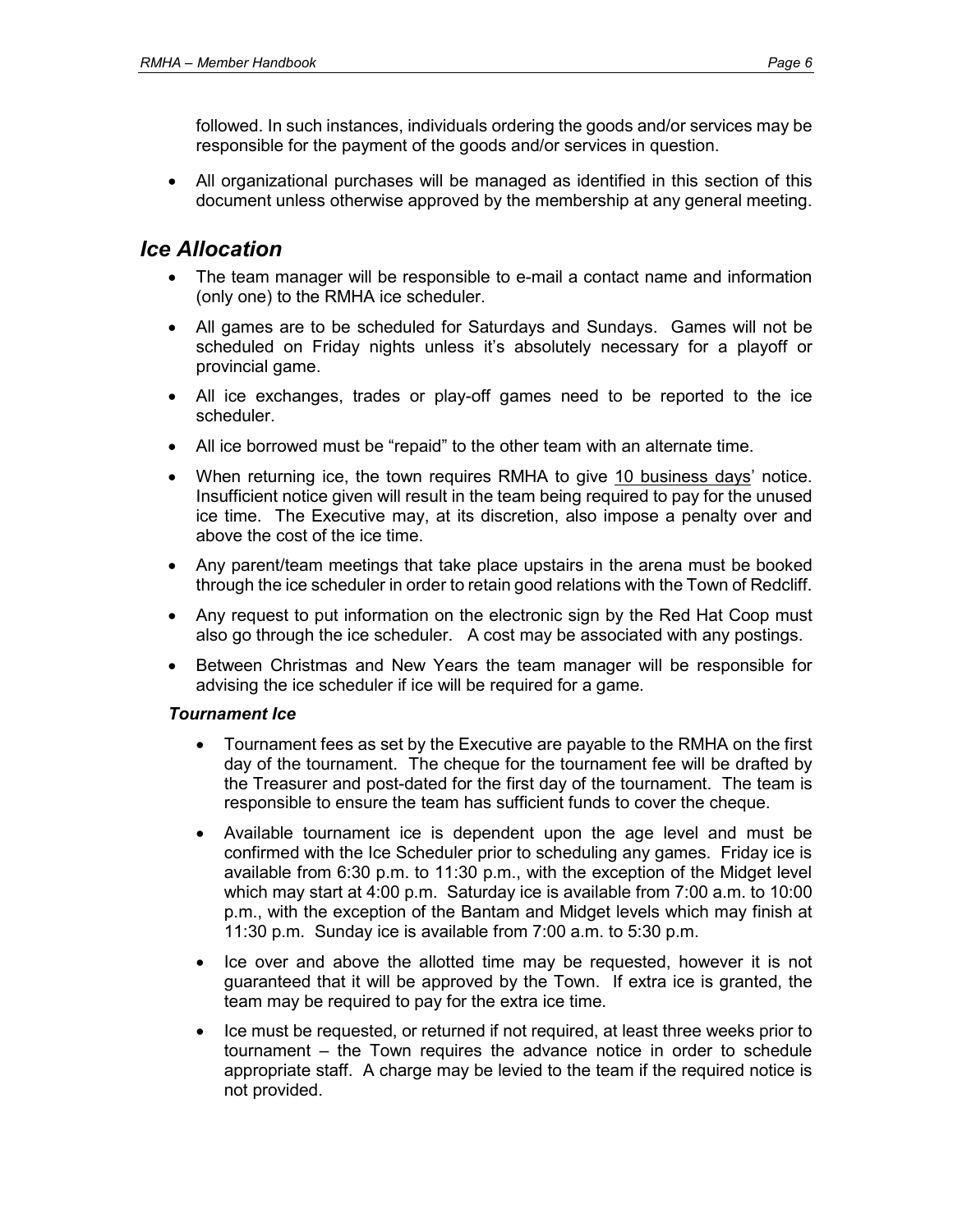- If a team requires a flood before 8:00 a.m. arrangements will have to be made with the rink attendant.
- Entering the arena before 8:00 a.m. will require obtaining a key.

## *Registration*

- Registration fees are set yearly by the Executive so that, when combined with any fundraising efforts, the cost of Association operation is covered.
- There are two options in relation to the concession requirement:
	- 1. In addition to the registration fee, a representative for each player is expected to work four (4) concession slots (4 hours each). At the time of registration, parents will provide four post-dated cheques as set out in that season's registration form.
	- 2. In addition to the registration fee, pay an additional fee of \$250.00 at the time of registration. RMHA prefers Option 1 as the concession is one of the major fundraisers. However, in those cases where parents are unable or unwilling to work concessions, option B is available AT THE TIME OF REGISTRATION ONLY.
- It is acceptable, but not necessary, to pay the full registration fee at the time of registration. A parent may post-date cheques so that half of the fee is paid by September 15 and the other half is paid by November 15. Please be aware that cheques will be cashed as close to the date as possible and there will be a charge for NSF cheques.
- Should the player leave the RMHA prior to January 10, a proportionate amount of the fee will be returned less an administration fee. The refund will be based on the date that RMHA receives proper written notice through the team director.
- No refunds will be issued after January 10.
- Players must live within the boundaries of RMHA, which have been agreed to by Medicine Hat Minor Hockey Association, Irvine Hockey Association and Redcliff Minor Hockey Association, as mandated by Hockey Alberta. Following is an excerpt from Hockey Alberta's Parent Declaration Form:
- "A player's residence shall be determined by reference to the residence of his or her parents/legal guardians (as defined in Hockey Canada Regulation F3). (See Hockey Alberta Regulation 6.2)
- A player may not register in another Local Minor Hockey Association that is of the same category as or a lower category than the Local Minor Hockey Association in which the Player resides. (See Hockey Alberta Regulation 3.6 – exceptions apply).
- Hockey Alberta reserves the right to request proof of residency documentation in accordance with Hockey Canada Regulation F3 requirements.
- Falsification of any information may result in discipline as per Hockey Canada / Hockey Alberta regulations."
- Parents must sign a Parent Declaration Form as required by Hockey Alberta and provide proof of residence (ie: Town of Redcliff property tax statement, utility bill,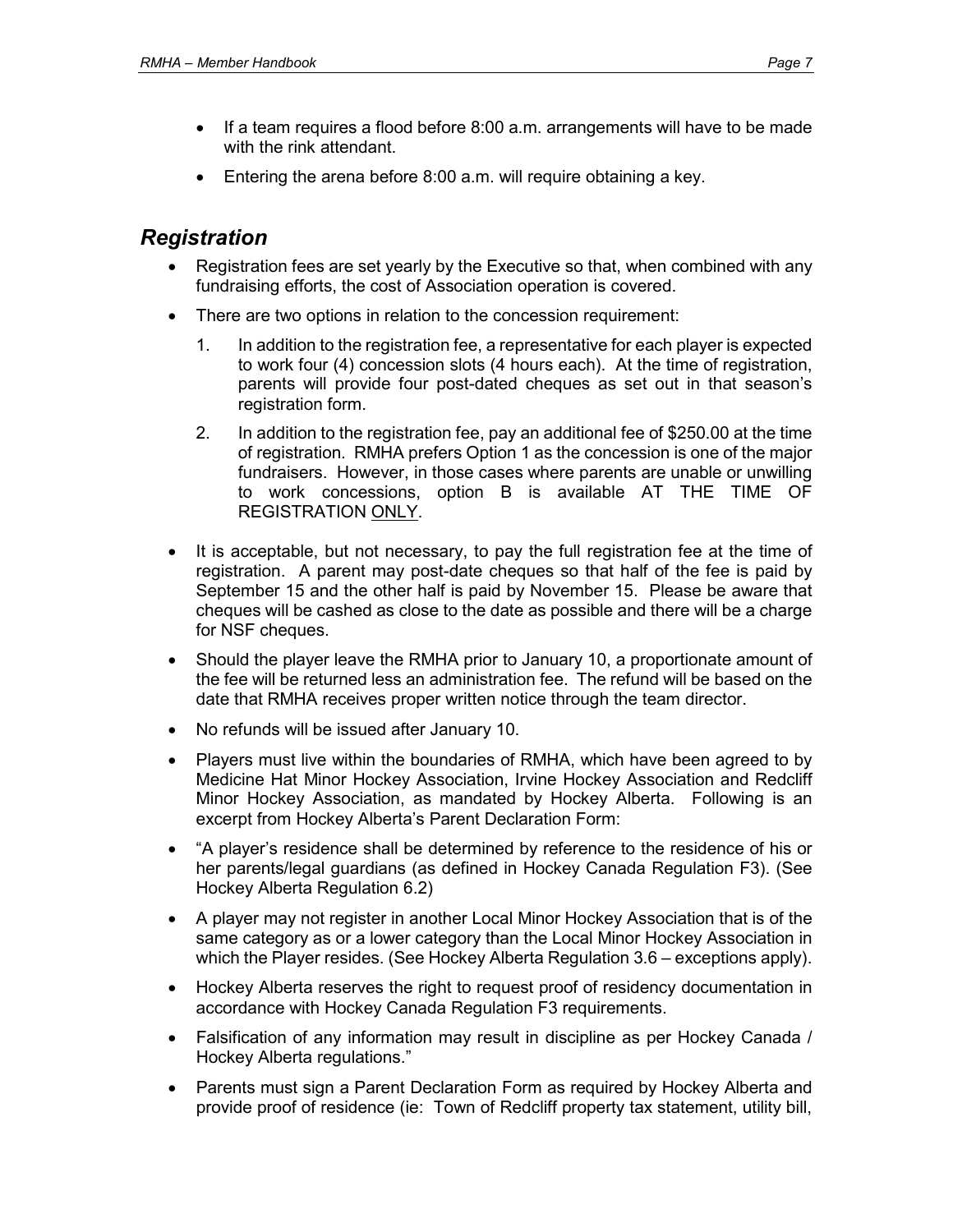etc.) RMHA reserves the right to request further proof if the initially supplied proof is not considered satisfactory.

- A player is not considered fully registered and will not be allowed on the ice until all monies for registration/concession as set out in this document, the Parent Declaration Form and proof of residence are received.
- Receipts will be mailed to the address provided at the time of registration and there will be a fee for replacement receipts if requested.
- Subject to registration numbers, the following levels of player divisions will be operated by the Association (ages as of December  $31<sup>st</sup>$  of the registration season)

| Initiation    | 4, 5 & 6 years of age    |
|---------------|--------------------------|
| Novice        | 7 & 8 years of age       |
| Atom          | 9 & 10 years of age      |
| Pee Wee       | 11 & 12 years of age     |
| <b>Bantam</b> | 13 & 14 years of age     |
| Midget        | 15, 16 & 17 years of age |

- The players and teams at the initiation level shall participate in the program as outlined by Hockey Canada. The emphasis at this level is fun and learning skills. There will be 4 practices to each game scheduled ant the team(s) at this level will not play any games until after December 1 in any season, or upon favorable assessment by representatives of the Executive. In any event, initiation teams shall play no more than 3 games per month with tournaments counting as 1 game.
- Should registration numbers require two teams at any level, the Executive will determine the method of division at the beginning of the season. The Executive ruling is final and will be respected by coaching staff and parents.
- RMHA reserves the right to manage player numbers to maintain effective team sizes and the safety of the players within confines allowed by affiliated league and Hockey Alberta policies and approvals. Parental or Guardian requests for player movement will be considered but may not be able to be accommodated based on safety or player numbers impacts to the teams of the RMHA. In all cases request for movement that results in team number of less than 11 players or leaves a team without a goalie will be refused by the President and can be reviewed and decided upon by the Executive on appeal.

## *External Movement*

The RMHA President will, when requested by the parent or guardian of an eligible player, provide an approved permission to try-out form or its equivalent for all interested parties. In addition to this an approved player release form will be provided to players eligible to play in the Elite hockey stream, as identified by Hockey Alberta.

Any member of RMHA requesting a release to any level of play not identified as the Elite hockey stream will only be considered by written application stating the reasons to the President and will only be granted upon a favorable vote (51% or more) of the Executive of RMHA. It will not be granted if the Division of play the player wishes to move to is available within the RMHA and if granting of the request or release to the player leaves RMHA with insufficient numbers at the player's age division.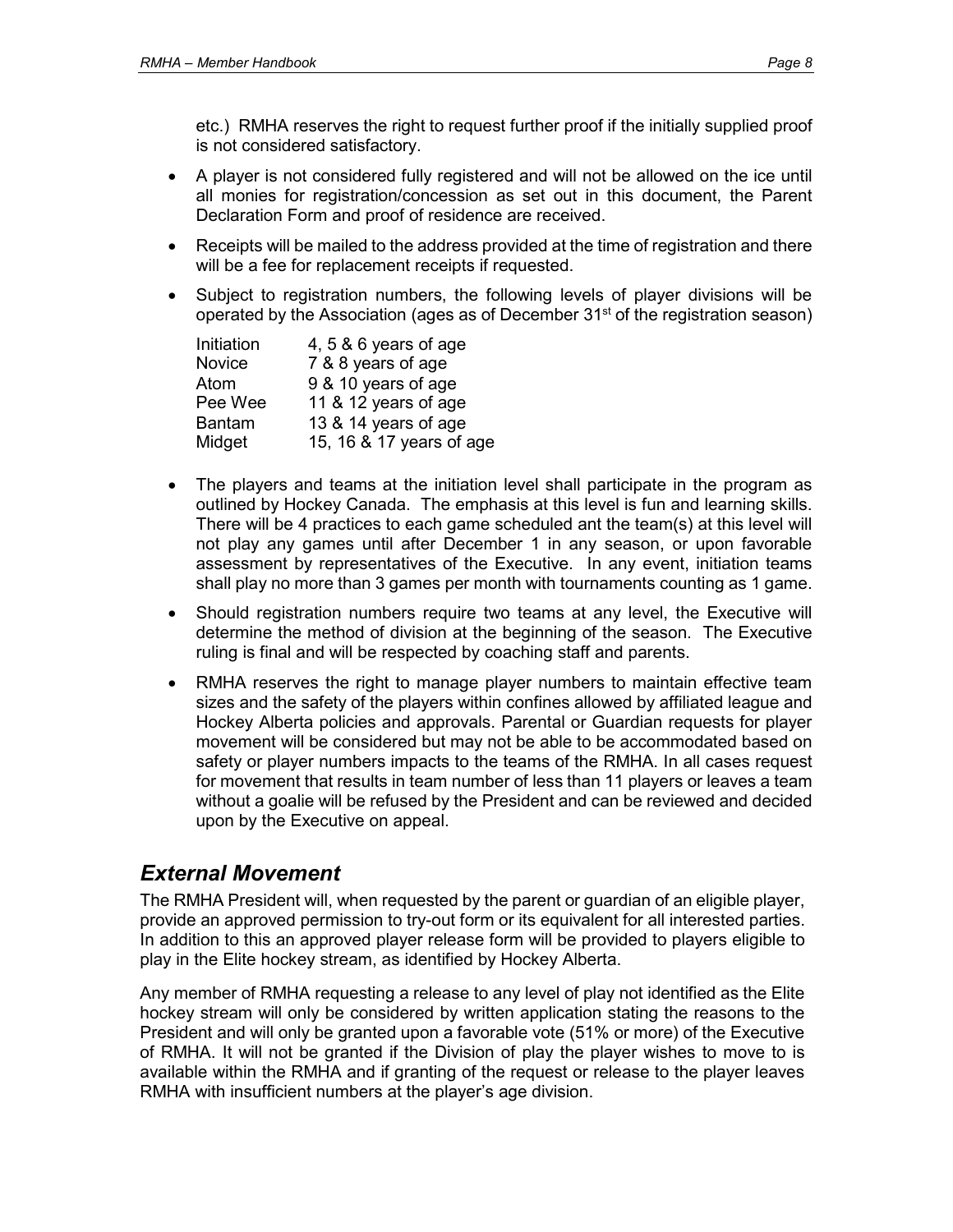At the end of each season, the RMHA Registrar will take part in the recall process for all residents playing out of town within the Hockey Canada Registration system. This is mandated by Hockey Alberta and Hockey Canada.

#### *Internal Movement*

Parents or guardians of players registered in a division may apply in writing to the RMHA to play as overage players in a lower division in accordance with the Hockey Alberta Policy for Overage Players.

A coach or member of the Executive, after obtaining approval from the player's parent(s), may recommend that a player be moved to a higher division based on advanced skill level. The recommendation must be submitted to the President no later than 7 days following the team's first ice slot to allow the RMHA Registrar time to meet the deadlines required by any league, Hockey Alberta or Hockey Canada. Any correspondence received after that time will be considered but may not be possible after the deadline.

The RMHA Executive Committee shall make the final decision on any players assigned to any team other than their registered division and may utilize information from the players previous play and recognized abilities to make their decision.

## *Player Selection*

In the event that more players are registered in a division than are allowed on one team, then the selection of players shall be done on an unbiased basis (e.g. numbers on sweaters, pinnies, etc.). The players will be chosen by a selection committee appointed by the Executive based on Hockey Canada and Hockey Alberta recommendations. Once the selection process has been completed the recommendations will then be reviewed and approved by the President and Vice President.

The placement of players will be based upon Hockey Canada and Hockey Alberta recommendations for skating skills, stick handling, overall performance, and all around knowledge and attitude towards the game.

After tryout selection and approval, the players will be called at their home residence and informed of the results. No information will be shared directly or indirectly during notification calls about any other player's status as it is confidential until all notifications have been completed.

## *Coach Selection*

The Executive will set a deadline date for coaching applications, and will select head coaches and recommend assistant coaches prior to the start of the season. Head coaches will consider the recommendation of the Executive when choosing assistant coach(es) and will also choose trainers, team managers and team directors as required.

All selected coaches, known assistants and known trainers must submit a Police Information Check as well as a Child Intervention Record Check by September 1st of the upcoming season. If any initial Criminal Record Check is flagged, for any reason, it will be that individual's responsibility to obtain a Certified Criminal Record Check at their cost. This will have to be done annually to proceed as a coach within the RMHA. The RMHA Executive reserves the right to remove the coach from his duties until the Certified Criminal Record Check has been submitted, should they choose to do so.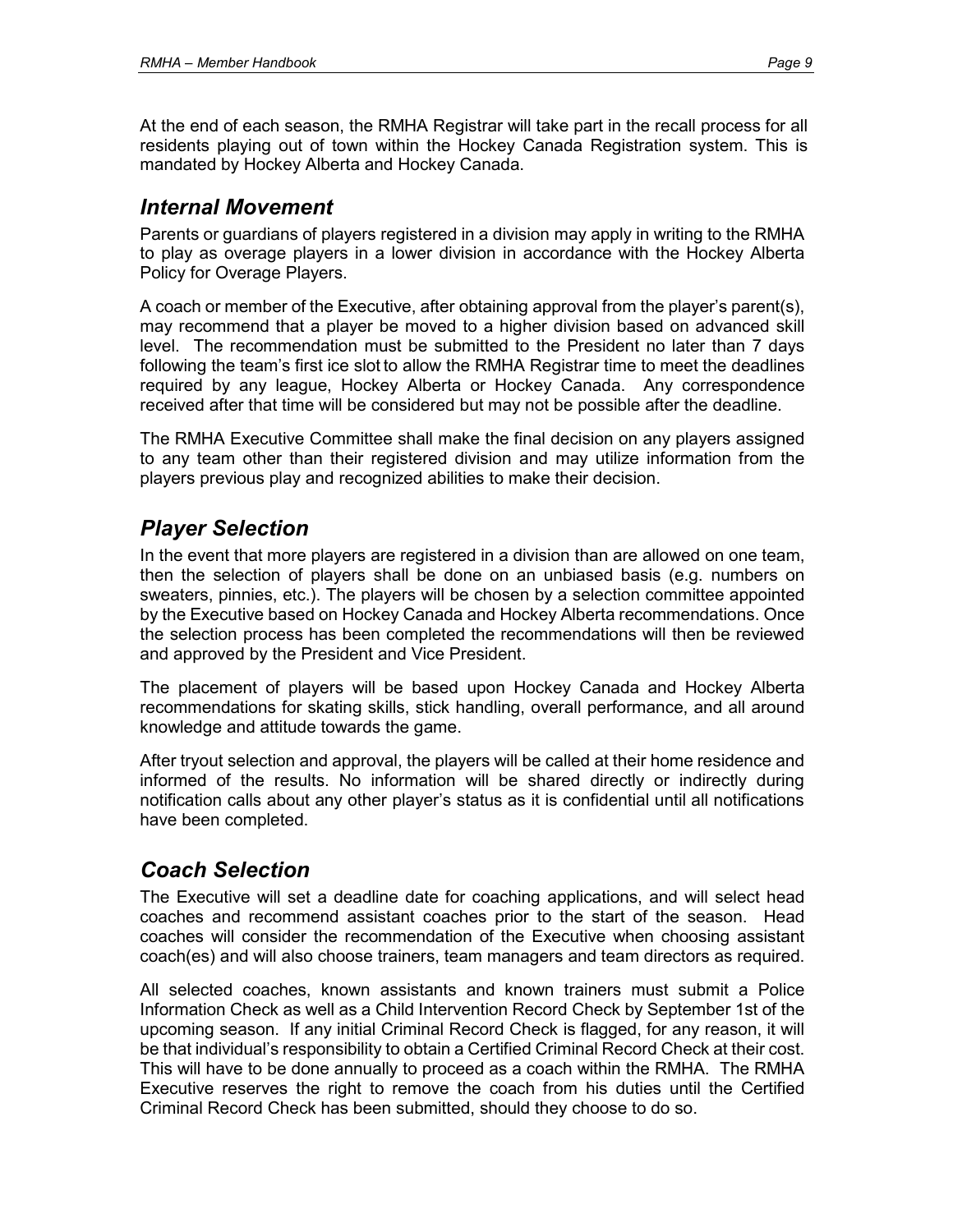Upon review of the Certified Criminal Record Check, the Executive may choose to reselect the coaching staff.

## *Logo, Equipment, Colours and Insignia*

The RMHA has branded the Association teams as the Grizzlies and logos are available for print and publication use.

Uniforms for each team are provided by RMHA, and remain the property of the Association under the direction of the Equipment Manager and Team Volunteers. Team Volunteers are responsible for the management and washing of the uniforms. When getting assistance from Team Parents please ensure they understand proper washing and drying requirements for the uniforms.

The RMHA Uniforms are to be used for all league, playoff and exhibition games. These are not to be used as practice equipment and they are not allowed to go home with the players. Members are responsible for supplying the socks for the uniforms.

All team uniform jerseys will consist of one set dark uniforms and one set of light uniforms to use as listed above. Home and Away uniform statuses will be managed by Tournament Directors and Affiliate Leagues.

Team First Aid Kits, pucks and goalie equipment will be assigned to each Team in accordance with established procedures. The Coach/Manager is responsible for inseason care and return at season's end. Any needs or concerns regarding equipment/uniforms are to be brought to the attention of the team's Equipment Manager as soon as possible.

All players are required to provide and wear full hockey equipment that will meet or exceed current CSA, Affiliate League, Hockey Alberta and Hockey Canada approvals. All Association Members and Volunteers must advise players or their parents of improper fitting or illegal equipment. It is expected that on ice volunteers identify any player not suitably outfitted and they will not be allowed on the ice until the deficiency is corrected.

## *Player Transportation*

It is expected that all Players, Parents and Team Volunteers will travel to games in a safe and timely manner. Teams are encouraged to car pool or use available larger multi passenger vehicles for out of town travel.

While it is covered under the Standard Hockey Alberta Insurance and Travel Sanctions, it is not recommended that players drive themselves to out of town games. In the event of an injury there is no guarantee that the players vehicle will be returned easily to their residence. Hockey Canada mandates that any registered participant will not be allowed to drive after any game activities where they are injured. The RMHA and Team Volunteers will not be responsible for a player's vehicle under any circumstances.

## *Association Fundraising*

To maintain lower registration fees and maximize coordinated fundraising efforts the RMHA will utilize the following list of activities. The RMHA Executive will use other sources / methods of fundraising as the opportunities are presented to them: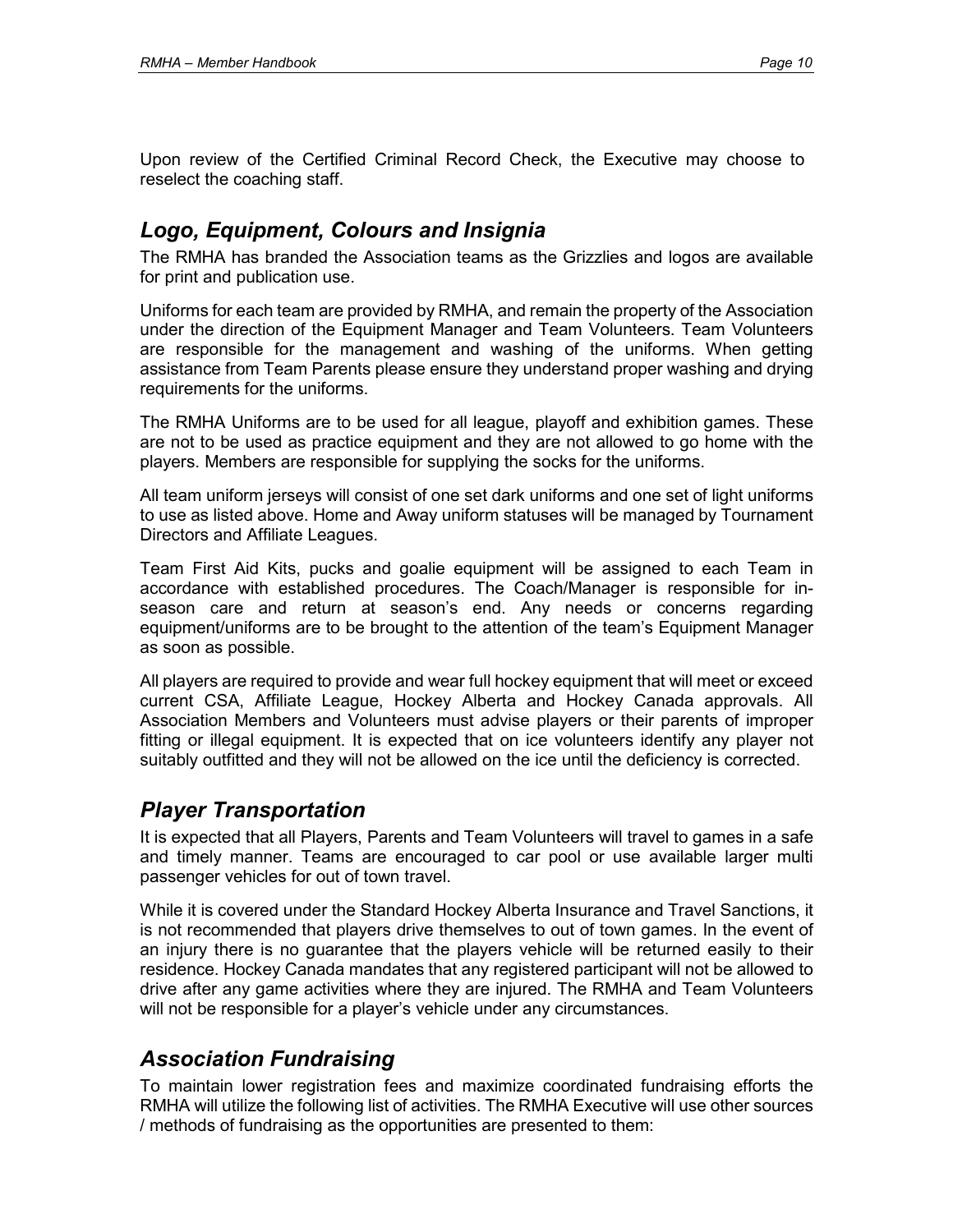#### **Concession**

Each member who has chosen the concession option at registration will be required to work four (4) concession slots per player registered. Each time a concession has been worked, one cheque will be returned to the parent. Cheque(s) will be cashed in the following cases:

- Sign up for a shift and fail to work
- Sign up for a shift and show up more than  $\frac{1}{2}$  hour late
- Do not work the required four sessions by the end of the season
- Leave RMHA after the date of the cheque but no shift(s) worked. (Cheques post-dated after the date of leaving RMHA will be returned.)

#### **Casino**

The Casino is our largest fundraising event. We require 5 parents from each team/level to participate. The Team Director will notify the team or manager as to when the next Casino will be held and where members will be able to sign up. If RMHA does not have enough parents to work a casino, it will result in suspension or loss of all future casino privileges. This will result in the RMHA having to dramatically increase fees to cover the loss of the casino income.

Any member(s) that refuse to participate as required in fundraising events will risk being assessed a financial penalty of up to equal the benefit they would receive. This would be decided by the RMHA executive on a case by case basis.

Non-Profit Grants sources will be utilized as the RMHA is eligible to participate at the discretion of the Executive.

All equipment purchased or donated by a sponsor shall become the sole property of the RMHA and subject to all Association policies and procedures.

## **TEAM POLICIES AND PROCEDURES**

## *Team Roles and Responsibilities*

#### **HEAD COACH**

Head coaches are fully responsible for all of the activities of their team. Delegation of responsibilities to Assistant Coaches, Trainers, Managers and parents is necessary, desirable and encouraged. However, ultimate responsibility for these activities rests with the Head Coach. Supervision over delegated responsibilities is a necessary function of the Head Coach. In addition to these, Head Coaches are expected to:

- adhere to the Code of Conduct and Ethics listed in this document:
- respond to directives of Hockey Alberta, Hockey Canada and the RMHA. Then operate the team within established Policies and Procedures;
- respond to the needs and skills of individual players, ensuring that each player has the maximum opportunity to develop to their potential;
- recognize their responsibilities as leaders, educators, and role models for young players;
- conduct towards players, parents, officials and other people should be based on mutual respect and be fair and reasonable;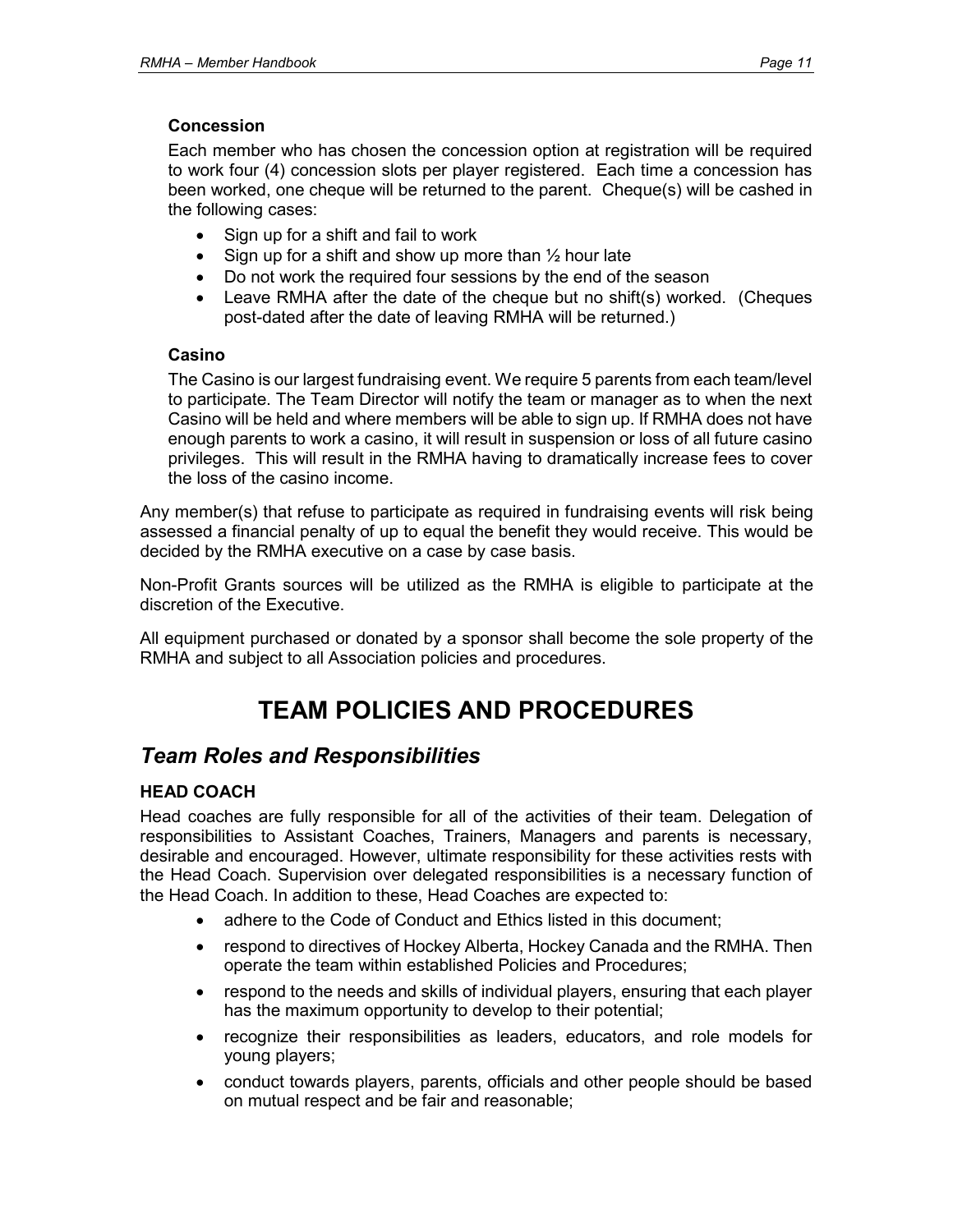- be sensitive to parent concerns, and prepared to respond cordially when warranted;
- establish regular communication with parents via the Team Manager on games, practices, schedules, fundraising, etc;
- recognize that, while hockey may be the major winter activity of the player, it is not the only activity. In priority, it comes after family, educational and any employment responsibilities and reasonable accommodation of these situations may be needed;
- have a development plan for the season for each individual and the team by committing themselves to the continued development of all players for the full season, once players are selected to a team;
- deal fairly with players at all times. Rewards or considerations to players or parents should be those reasonably available to all members of the team. Coaches should not accept gifts, favours, or other consideration from players or parents or place themselves in a situation where their actions may be compromised because of such considerations;
- ensure proper supervision of the team before, during and after games and practices and accept reasonable responsibilities for the conduct, safety and well-being of their players;
- develop a set of rules for the team which are clearly communicated and enforced equally on all players;
- encourage and motivate their players toward enjoyment of the game, team concept, and skill development;
- comply with normal administrative directives by holding a beginning of season parent meeting; discuss the team volunteers philosophies and seasons planned activities;
- ensure that the team has adequate support personnel.

#### **ASSISTANT COACH**

Assistant Coach positions are to be filled by the Head Coach. Duties are assigned by the Head Coach to assist in the operation of the team. The RMHA Executive will make recommendations in relation to Assistant Coaches based on applications received and will, when requested by a Head Coach, appoint Assistant Coaches and other Team Volunteers.

#### **PLAYER ASSISTANTS**

A Coach may ask a player from another division to assist with practice(s). The player assisting must meet the following criteria:

- 1. Must be registered with RMHA.
- 2. The player must be in FULL equipment, no exceptions.
- 3. The player must be there for the benefit of the other players. He/She must be assisting the coaches and not on the ice for themselves.
- 4. The player that is helping out MUST be 2 levels higher in hockey than the team he/she is assisting.
- 5. The coach must ask the player for assistance and notify the President that this is happening.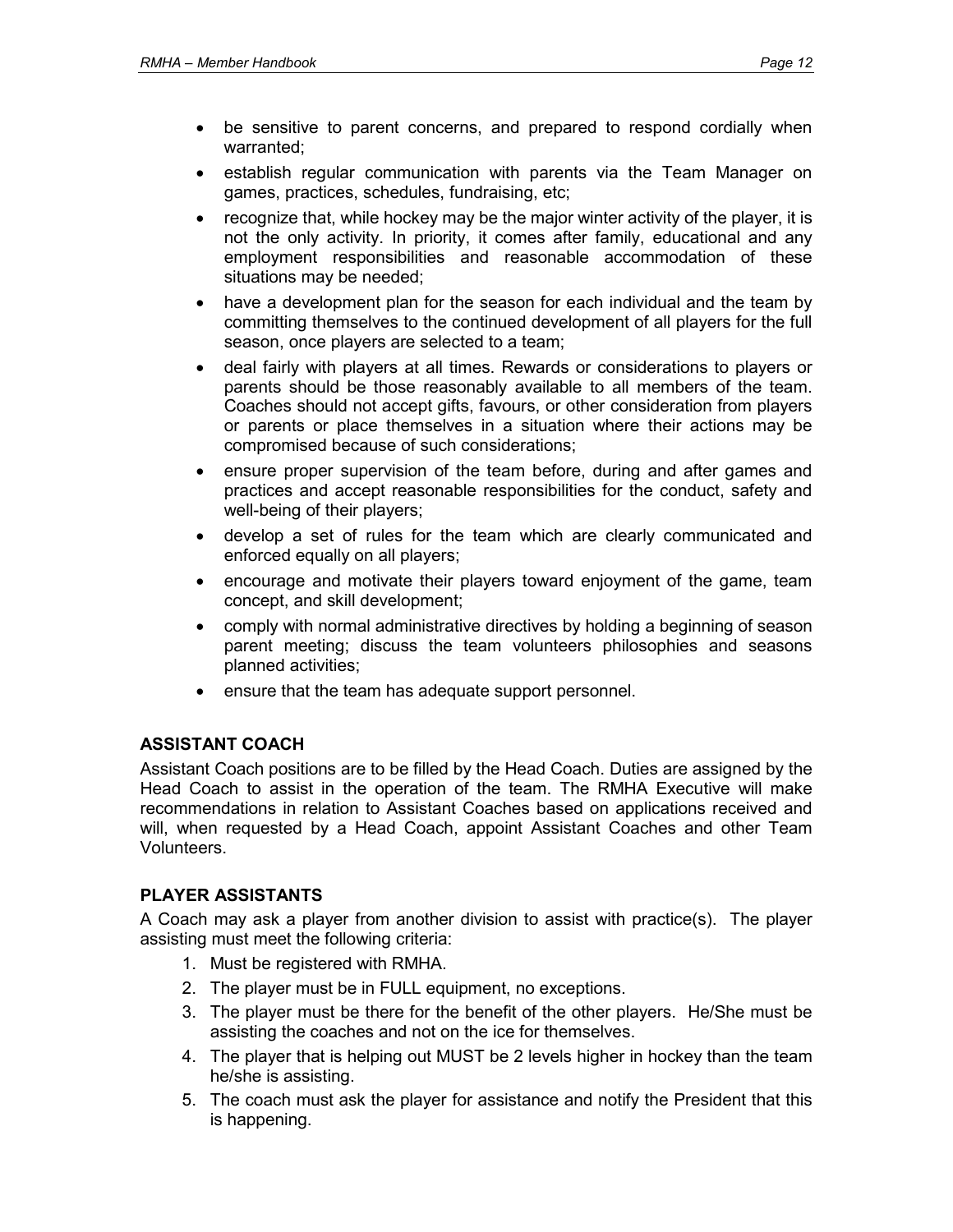6. Any player that is 16 years of age and wishes to help out MUST have their Respect in Sport Coach. No exceptions.

#### **TRAINER**

A team trainer's primary responsibility is to ensure that safety is the first priority at all times during all hockey-related activities, both on and off the ice. The trainer must play a leadership role in enhancing and managing the safety of players and all others involved with amateur hockey events. In addition to this the team trainer will:

- assist with maintaining confidential and accurate medical history files on all players and bringing or making these available for the coaches to all games and practices;
- maintain a fully stocked First Aid Kit and bring it to all games and practices;
- implement an effective Emergency Action Plan with their team and practice it to ensure all involved understand their roles;
- recognize life-threatening and significant injuries;
- manage minor injuries (to the extent qualified) and according to the basic injury management principles and referring players to medical professionals when necessary;
- recognize injuries that require a player to be removed from action, referring players to medical professionals and coordinating return to play;
- promote a healthy lifestyle with all hockey participants by being a good role model while educating participants regarding hygiene, nutrition and hydration;
- complete a facility inspection in the first week of the season and ensure that the Arena Safety Checklist recommended by Hockey Canada has been completed. Forward any concerns to the President.

#### **MANAGER**

Team Managers are selected by and directly responsible to the Head Coach, who shall be responsible for delegating specific duties. Wherever possible, the manager should not be a spouse of a coach in order to eliminate bias in the complaint process. In general, Team Managers should assume responsibility for most of the organizational and administrative tasks, thus allowing the Coach to concentrate on instruction and player development. In addition to these, Team Managers are expected to:

- respond to directives of Hockey Alberta, Hockey Canada and the RMHA. Then assist with the operation of the team within established Policies & Procedures;
- ensure financial requirements of the team are fulfilled;
- assist the Head Coach in monitoring off-ice conduct by team members and team followers to ensure that the team's role as a community ambassador is maintained;
- establish, maintain, and enhance communication with league Governors, other Associations' teams

While the following is not a comprehensive list of all duties for Managers, it may serve as a guide for tasks, which the Head Coach may delegate: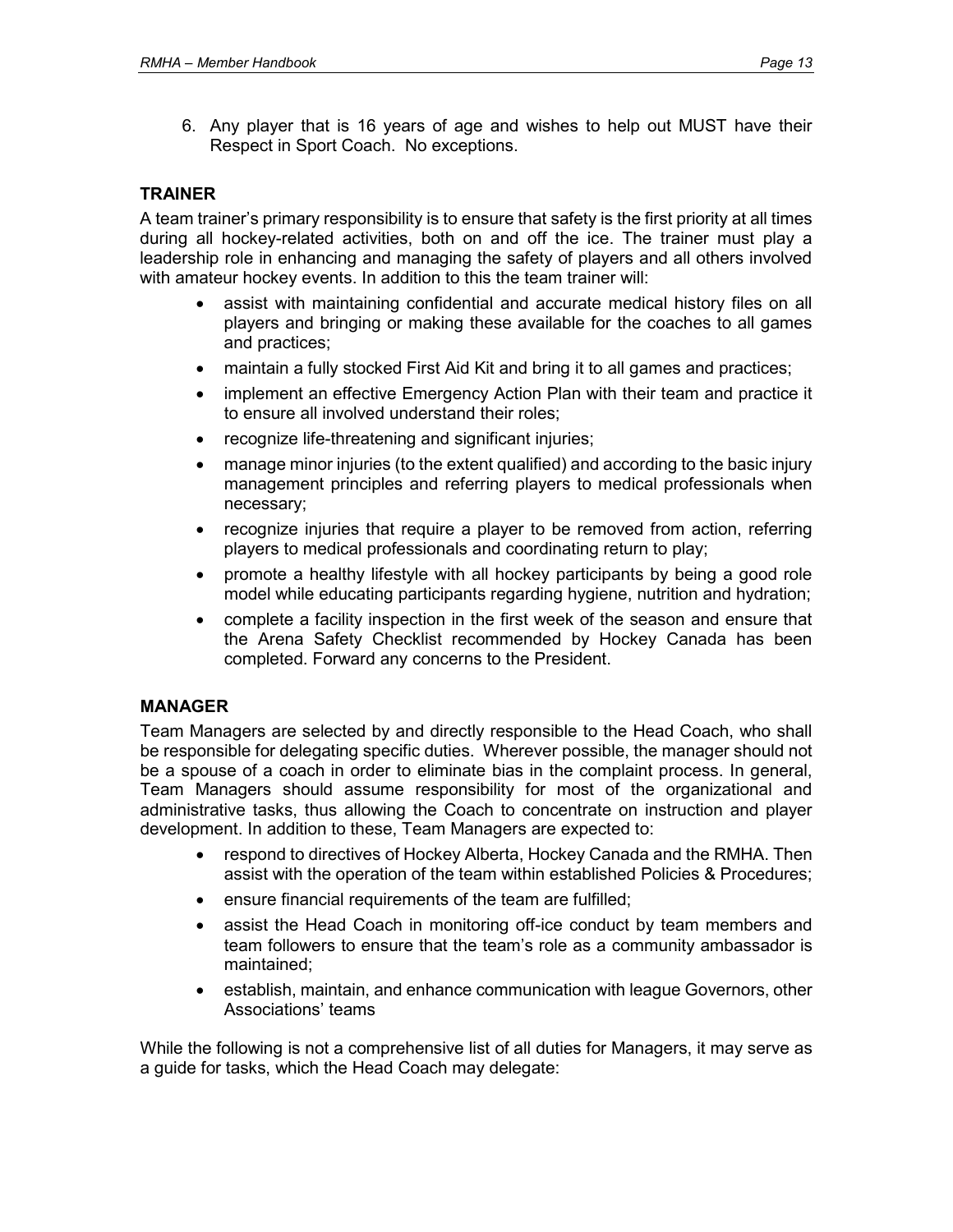- prepare and organize established team schedules and supply those schedules to all team players, parents and coaches; a 'Team Distribution List' will greatly facilitate his/her duties;
- assist coaching staff in arranging exhibition games;
- maintain copies of game reports; submit them as required by league and Hockey Alberta policy
- ensure that all accident medical reports and records are complete after any injury. This should be done in conjunction with the Team Trainer and Coaches if necessary;
- confirm and report all suspensions issued to players on RMHA teams to the Executive President and League Director as applicable, as soon as possible after the event but within twenty-four (24) hours of the suspension taking place;
- gathering of relevant player history, and establishment of a medical treatment permission waiver;
- organization and running of parent meetings;
- organize and manage parents or parent committees as may be required for fund raising, tournament committees, etc;
- participate in formulation of team objectives and rules;
- preparation of team budget (together with team treasurer) as required;
- supervise and monitor collection of money and fund raising;
- arrange team transportation, accommodation and subsistence;
- submit any sanction and Travel Requests (for other than League play) in accordance with the rules as identified by Hockey Alberta to the local Registrar for processing;
- act as team co-ordinator for the Hockey Alberta Provincial competition;
- Notice of any change in schedule must be provided to the concession director as soon as possible so that appropriate changes can be made in staffing the concession.
- **With regard to officials:**
	- provide their game schedule to the Ref Scheduler
	- provide two weeks notice of the need for officials last minute requests may not be filled depending on the availability of officials
	- notify Ref Scheduler (and officials, if known) of cancelled games as soon as possible – if no notice of cancellation is provided and the officials show up at the rink prepared to officiate, the team must pay the officials in full
	- ensure that confirmation from the Ref Scheduler is received leaving a message or sending an email is not considered notification unless responded to by the Ref Scheduler
	- complaints regarding officiating must be made IN WRITING to the Ref **Scheduler**

#### • **With regard to ice scheduling:**

- Advise the Ice Scheduler of your team contact
- Advise team contact that the Ice Scheduler must have at least two weeks notice to turn in ice slots. If insufficient notice is given, the team will be charged for the ice time.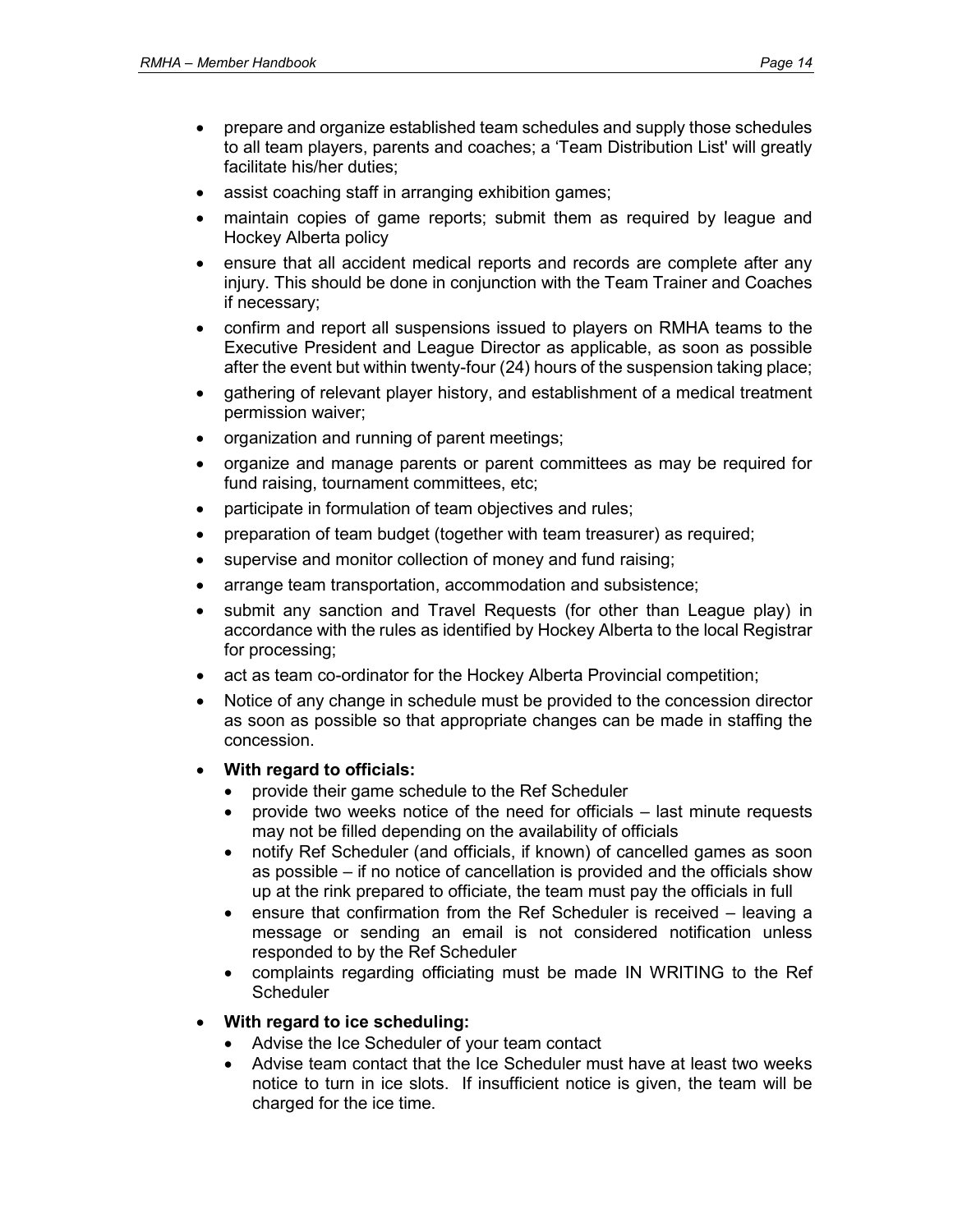#### **TREASURER**

- Meet with the RMHA Treasurer at the beginning of the season to get the books for the team.
- Ensure that the Treasurer and the Manager attend the bank to change the signing authority on the bank account as soon as possible.
- Accept cheques/cash on behalf of the team and ensure all funds are deposited.
- Maintain an accurate record of all income and expenses to be provided to the RMHA Treasurer at the end of the season.
- **•** Ensure that the books are provided to the RMHA Treasurer by May  $1^{st}$ .
- **At the end of the season, the Treasurer can only return any funds that the parents put in at the beginning of the year – other funds must remain in the account for the next year's teams.**

#### **EQUIPMENT MANAGER**

The following goalie equipment is provided by RMHA to the Timbit, Novice and Atom Levels: Catcher, Blocker, Chest Protector and Pads

- Sign out equipment at beginning of the year
- Wash jerseys and bring them to each game
- Remind parents that no name badges are allowed on the jerseys
- Ensure the equipment is returned to the Equipment Director by April  $7<sup>th</sup>$  (if necessary, a request for an extension may be made to Equipment Director)
- ADVISE TEAM THAT PLAYERS WILL NOT BE CONSIDERED REGISTERED AND WILL NOT STEP ON THE ICE THE FOLLOWING SEASON UNTIL FOUIPMENT IS RETURNED.

## *Player Affiliation*

See Hockey Alberta Bylaws and Regulations.

Go to: [http://www.hockeyalberta.ca/index.php/ci\\_id/14236/la\\_id/1.htm](http://www.hockeyalberta.ca/index.php/ci_id/14236/la_id/1.htm).

View section titled Minor Regulations, Affiliations.

## *Team Fundraising*

The RMHA recognizes that fundraising is an integral part of the individual team's activities and as such has implemented the following policy that teams will follow.

Each team shall have a team manager and team treasurer managing the teams account and it will be held in a local financial institution. All transactions shall require authorization of both the team manager and the team treasurer.

Methods of fundraising will be left at the discretion of the teams and their members, and all appropriate Alberta Liquor and Gaming Requirements shall be met.

In the event of any complaint regarding team fundraising or team finances, any hockey team operating under the authority of the RMHA shall, upon the request of the Executive, provide their financial statements and make available receipts of payment of all transactions on the account.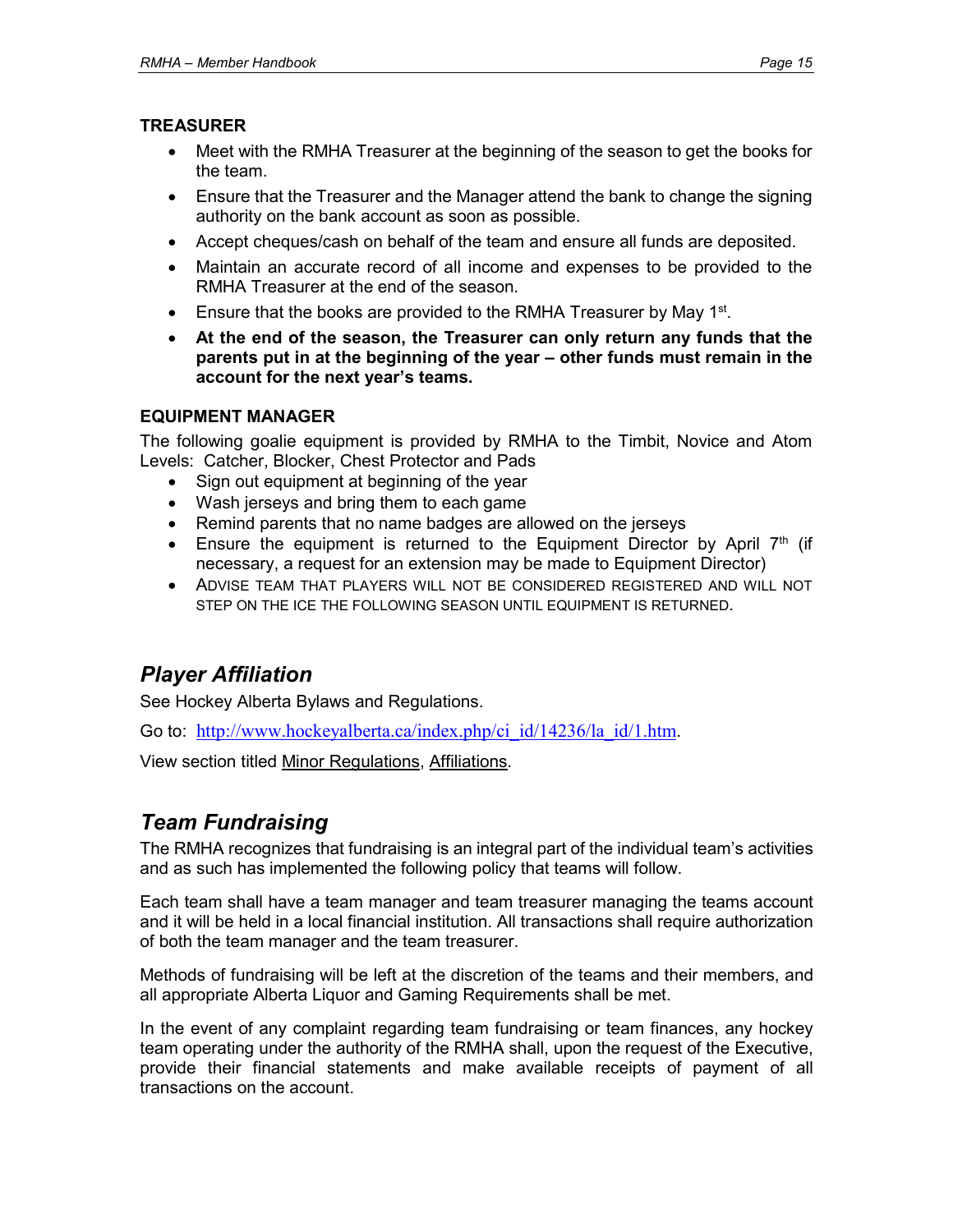At the end of the season, a team is only allowed to refund any funds that were directly supplied by the members (i.e., amounts collected as "start-up" funds at the beginning of the season). Each team will leave a minimum of \$1,000.00 in the team account at the end of the season for the next season's team. The Executive will direct the distribution of any excess funds raised by an individual team dependent on the financial position of the Association. Under no circumstances are excess funds to be divided and distributed among the team parents at the end of the season.

## *Addition Team Operational Financial Responsibilities*

Certain costs are not part of the normal costs covered by the RMHA and will be covered by the individual teams. If a team chooses to host a home tournament, the team will be responsible for any costs associated with the event and the costs of on Ice Officials.

In order to make the ice scheduling and league activities go as smoothly as possible the RMHA expects that all teams participate in all league and other scheduled activities in good faith and as arranged. All Team Coaches and Managers must be aware of the league game cancellation process and in the event of inclement weather advise the President of any problems that are developing regarding the completion of games.

Any invoiced costs forwarded to or fines levied against any RMHA Team or any team actions that result in the RMHA being assessed fines or fees will be paid by the team causing the infraction.

The RMHA Executive reserves the right to review each event in question and, when warranted, adjust or waive the associated costs at its discretion. Any team receiving reduction in the fines or levies will be notified in writing the costs that the RMHA Executive will be covering on the team's behalf.

## *Team Participation in Hockey Alberta Provincials*

All teams within the RMHA are expected whenever possible to take part in the Hockey Alberta Provincials Program. If a team wishes to not participate then they must notify the President prior to the Provincials organizational meeting. This meeting is usually held at or near the beginning of December each year.

As Hockey Alberta's Provincial Playdowns / Tournament participation requires additional commitment and effort, the RMHA, when financially able to do so, will consider a gift to the team players of any team that wins a Gold Medal at the Provincial Tournament. This token of appreciation will take into consideration any potential sentimental value and other items that will uniquely recognize the importance of the event.

## *Team Rules*

All teams within RMHA shall require all parents and players to sign and comply with the Player and Parent Conduct Agreement found on the RMHA website under POLICIES AND PROCEEDURES: <http://www.redcliffminorhockey.com/default.aspx?p=policies> .

Coaches must provide this document to all players and parents in a team meeting at the beginning of the season.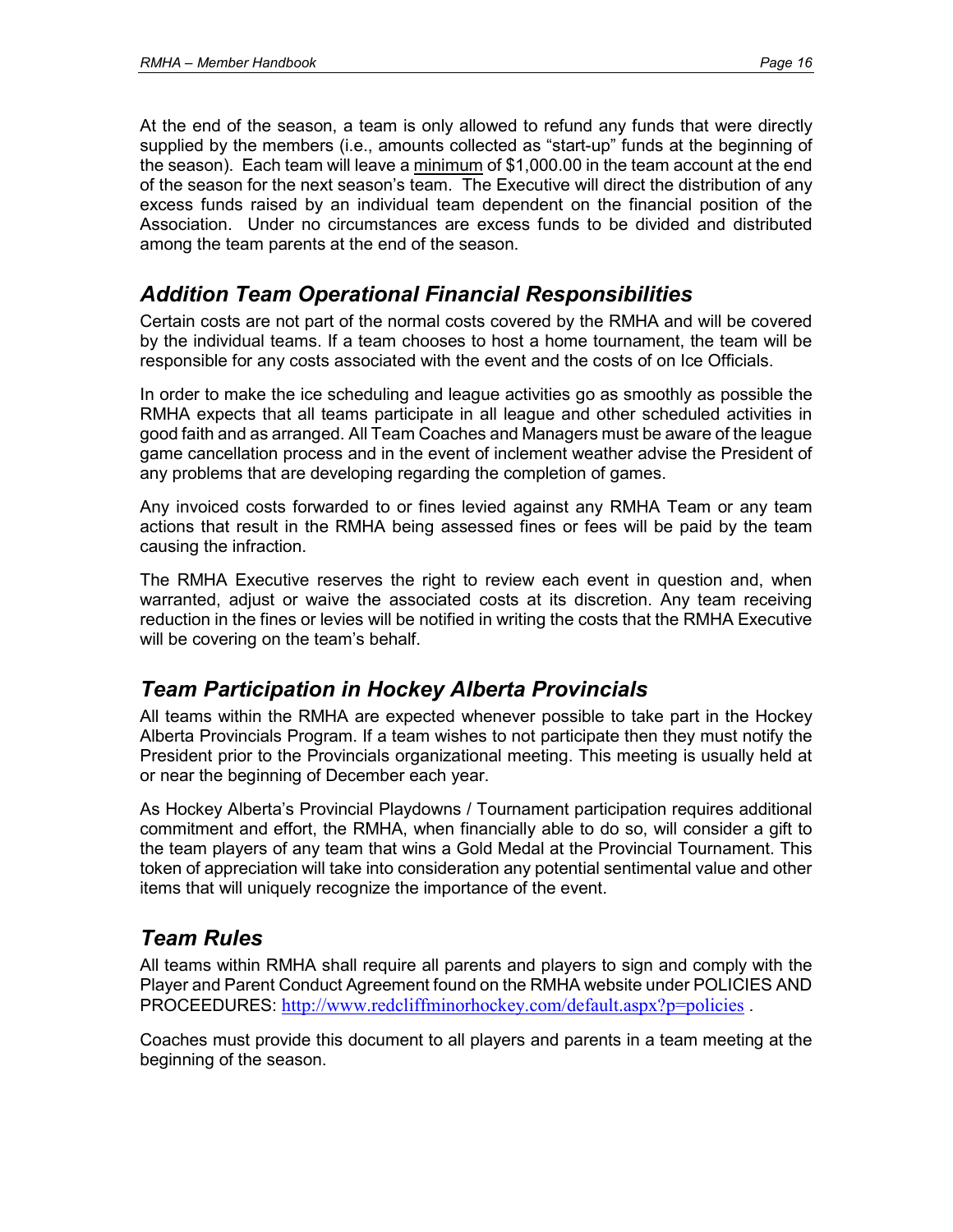Members may recommend changes or additions to the Player and Parent Conduct Agreement in writing to the RMHA Executive at any time, but the discretion to review and approve any recommended change lies with the Executive.

## *Travel Permits*

Redcliff Minor Hockey Association is in Zone 6 as defined by Hockey Alberta (see Zone Map). Teams do NOT need a travel permit to play league games outside of our zone. However, all teams MUST have a travel permit for any exhibition game or tournaments outside of Zone 6.

To obtain a travel permit, the team manager must email the Registrar the following information:

- 1. Date of Tournament / Exhibition Game
- 2. Level of Hockey
- 3. Place of Tournament / Exhibition Game
- 4. Tournament Sanction Number
- 5. Number of games you will be playing

The travel permit must be requested as soon as possible prior to the exhibition game or tournament. This request cannot be left until the last minute because NO TRAVEL PERMIT = NO INSURANCE!

The travel permit must be with the team at times during the tournament or exhibition game, as the team me be required to provide proof of the permit at many tournaments.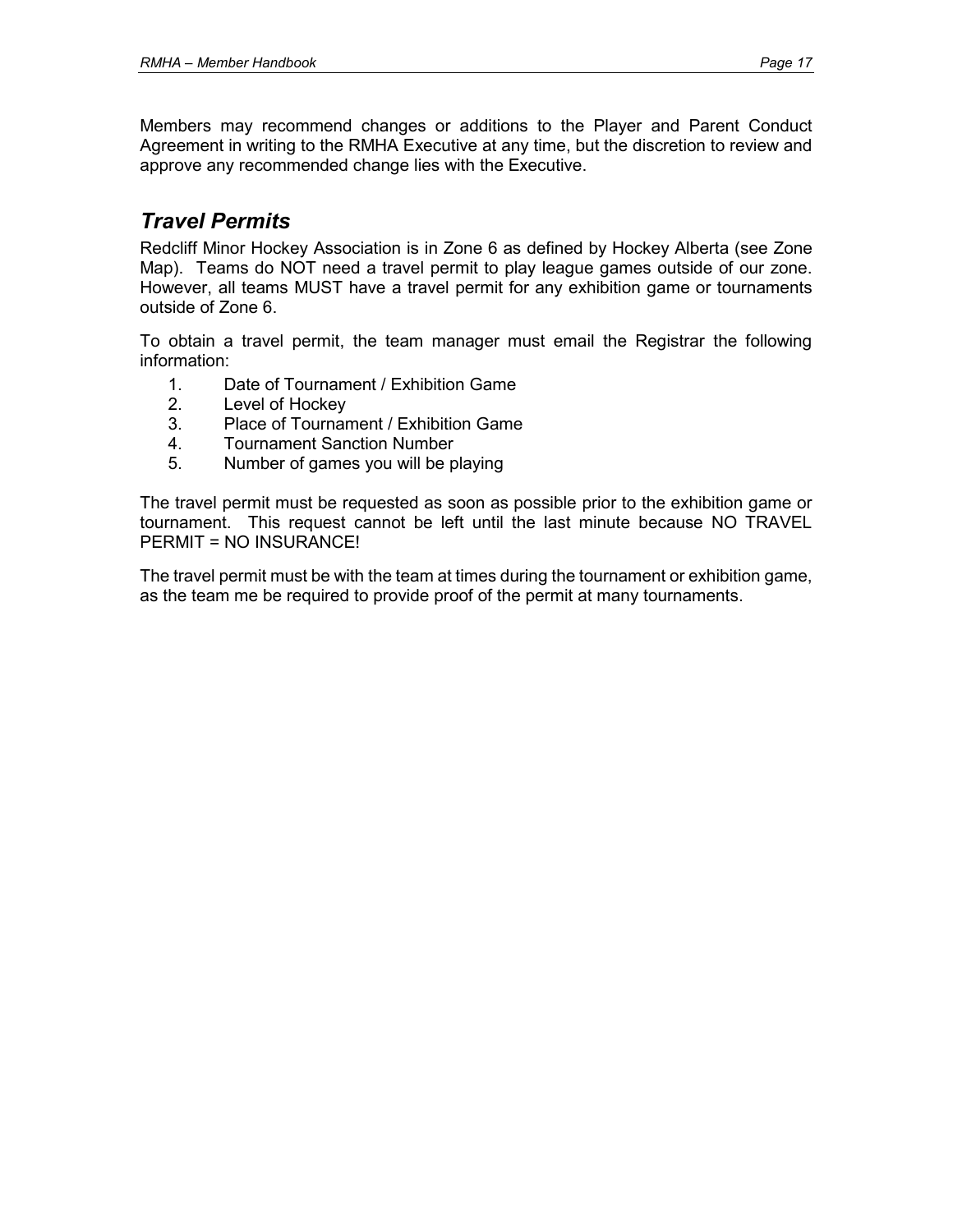#### Zone Map

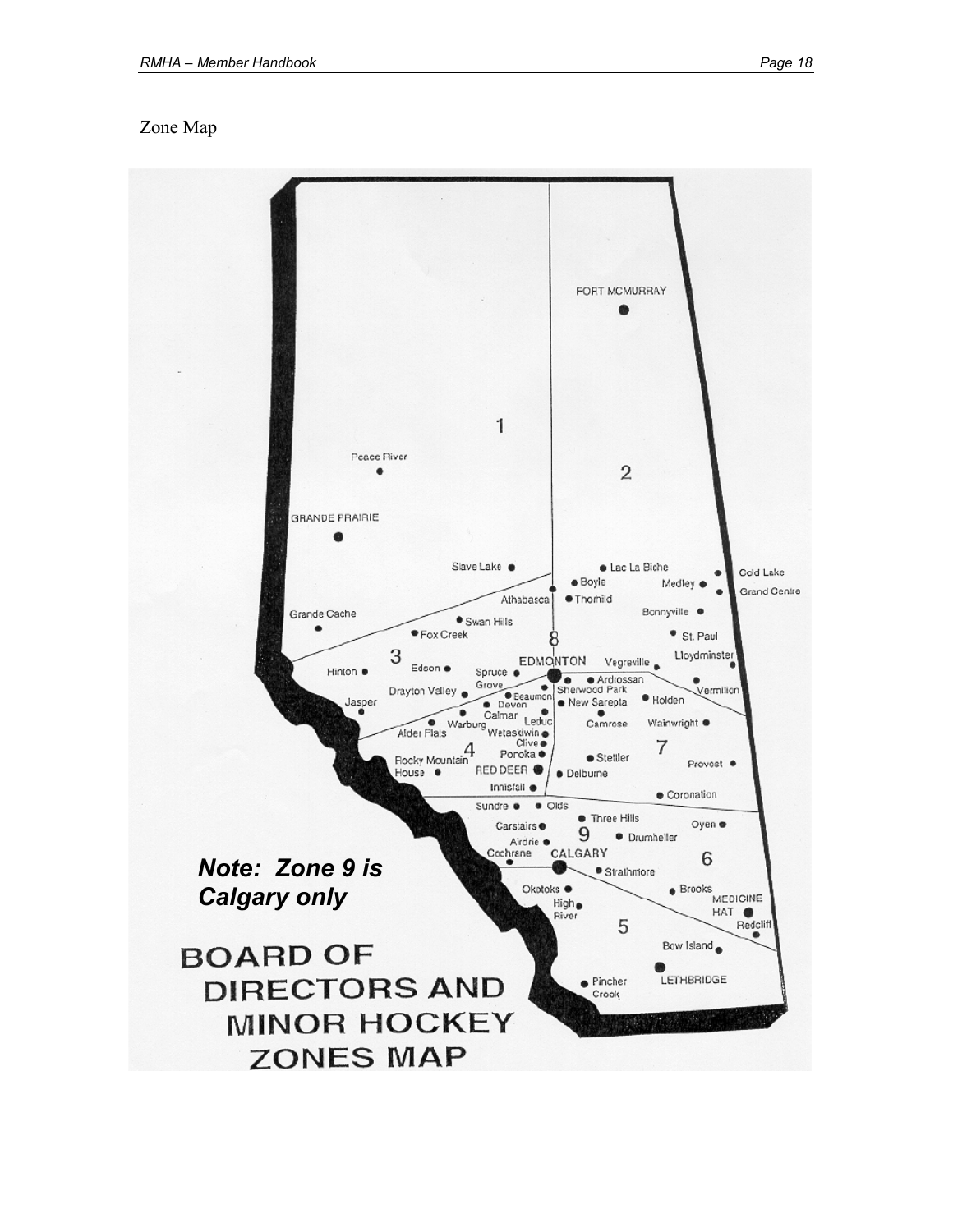## **RULES AND REGULATIONS**

## *Hockey Alberta – Bylaws, Rules and Regulations*

**Online at:** <http://www.hockeyalberta.ca/members>

## *CAHL League – Bylaws, Rules and Regulations*

**Online at:** <http://www.cahlhockey.pointstreaksites.com/view/cahlhockey/home-page>

## *Hockey Alberta Respect in Sport Parent Program*

By December 1, 2012 and beyond, completion of the Respect in Sport "Parent Program" will be required by each family of every player as a condition of the player's eligibility to participate on a sanctioned hockey team. By the same deadline, each minor, junior and senior hockey team in the province must have all registered team officials certified by the Respect in Sport "Activity Leader" program or have completed the equivalent "Speak Out" program.

#### *Parent Program*: [http://www.hockeyalberta.ca/index.php/ci\\_id/2573/la\\_id/1.htm](http://www.hockeyalberta.ca/index.php/ci_id/2573/la_id/1.htm)

*This program provides information on a parents' natural influence over a child, coach or leaders role*  in an activity, the role parents play in their child's enjoyment of a sport or activity, and protecting *children when they are outside of a parent's immediate control. The program also provides parents with tools to evaluate their own behaviour by highlighting five key "behavioural traps" frequently exhibited by parents, particularly in competitive sports.*

#### *Activity Leader Program*: [http://www.hockeyalberta.ca/index.php/ci\\_id/2541/la\\_id/1.htm](http://www.hockeyalberta.ca/index.php/ci_id/2541/la_id/1.htm)

*This program provides in-depth information on the subjects of bullying, abuse, harassment and neglect. It demonstrates negative behaviours and provides ideas of how a situation may be best handled, including valuable information from subject matter experts delivered in a clear and concise fashion, and asks questions of the leaders based on the scenarios presented.*

**For the purposes of an RMHA internal breach of policies, procedures, rules and regulations, "suspension" shall mean that the suspended individual will not be allowed to participate in any way, including as a spectator, in any hockey activities for a determined period of time. It is NOT to be confused with the suspension of a player by the league.**

## *RMHA Code of Conduct and Ethics*

- All members and participants, involved in any and all RMHA activities and events, shall conduct themselves in accordance with standards of behavior set out in the RMHA Code of Conduct and Ethics and as mandated by Hockey Alberta and Hockey Canada.
- The RMHA has a "Zero Tolerance" position towards harassment, initiation rites or hazing and bullying as per the Hockey Alberta and Hockey Canada Policies. The RMHA Members, players and team volunteers will act immediately upon witnessing this activity or receiving a complaint. Once confirmed, any member, player or association volunteer having been party to the action shall be automatically suspended. The suspended individuals will not be allowed to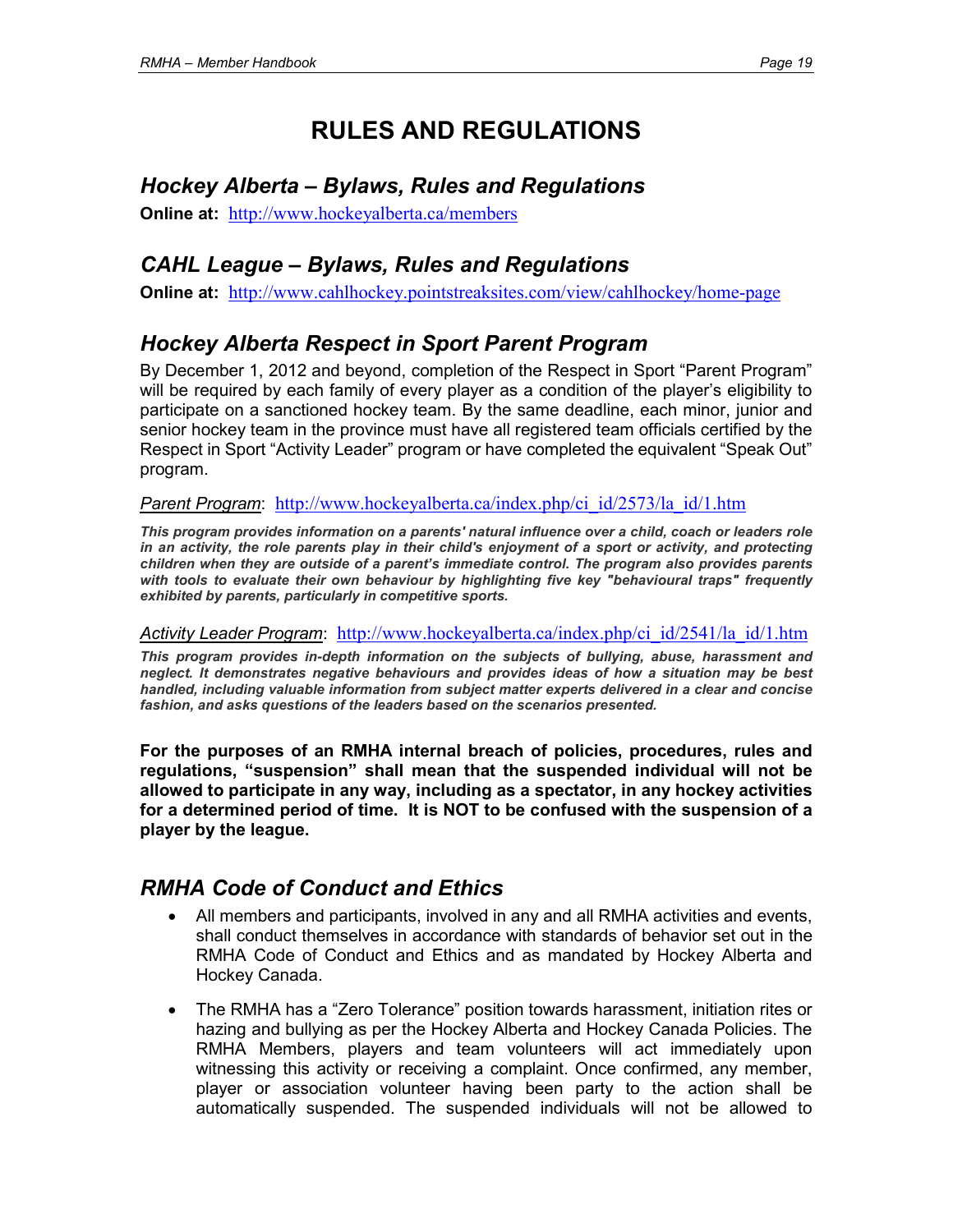participate in any hockey activities until the suspension is dealt with at the next Executive Meeting.

- The RMHA has a "Zero Tolerance" position towards the use of drugs or alcohol during any of its activities. Therefore the RMHA does not consent to the use of drugs or alcohol before, during or after any activity by any coach or player. As ambassadors for the Town of Redcliff and the RMHA, good behaviour is expected whether at home or on the road. The RMHA Executive and other association volunteers will act immediately upon receiving a complaint of non-compliance. Any player that has consumed drugs or alcohol will be suspended immediately and will not be allowed to enter any dressing room, players bench, or penalty bench, and may be asked to leave the arena altogether. If a player's parents are at the event, a player will be turned over to their care or they will be contacted to arrange for supervised care of the player. The suspended player will not be allowed to participate in any hockey activities until the suspension is dealt with at the next RMHA Executive Meeting. Coaches are expected to adhere to the same standard of behavior, and any coach that consumes drugs or alcohol before, during or after (while still acting in a coach capacity) any RMHA activity shall also be suspended and dealt with appropriately at the next RMHA Executive Meeting.
- Any team fundraising or other team function that requires the purchase of a liquor licence, must exclude any and all players as mandated by Hockey Alberta policy.
- All participants will ensure that any electronic devices or portions of a device that are capable of taking digital or photographic still pictures, sound or video recordings (iPods, cameras, cell phones, etc.) are not used in the dressing rooms at any time. Any abuse of this policy will result in a review by the Executive for further action and possible suspension, and the Executive may at its discretion pass the complaint to the RCMP for further review.
- In order to participate in Hockey Alberta and League activities the RMHA membership agrees to honour and support any governing body policies, procedures or suspensions that apply to any members of the RMHA. The RMHA Executive will review any reported incident(s) involving its members; but will not take any permanent action against any member until such a time as all governing bodies have ruled. This includes any Hockey Alberta and/or league rulings or police agency investigations. The RMHA Executive reserves the right to temporarily suspend any member under review. Upon completion of the review, the Executive reserves the right to apply additional penalty or suspension for any incident during a sanctioned event.
- No member or player of the RMHA will publicly, in a direct or indirect manner, criticize players, coaches, officials, volunteers and/or parents in any print publication or social media (i.e. blogs, Facebook, etc.). Doing so may result in suspension of membership rights until it is addressed at the next Executive Meeting.
- Parents and Guardians will communicate promptly and completely with the Team Manager and Head Coach regarding diagnosis of a medical issue by registered medical practitioner and will collaborate on treatment and management, ensuring the player's future health and well-being is paramount when making decisions regarding a time frame for return to playing or training.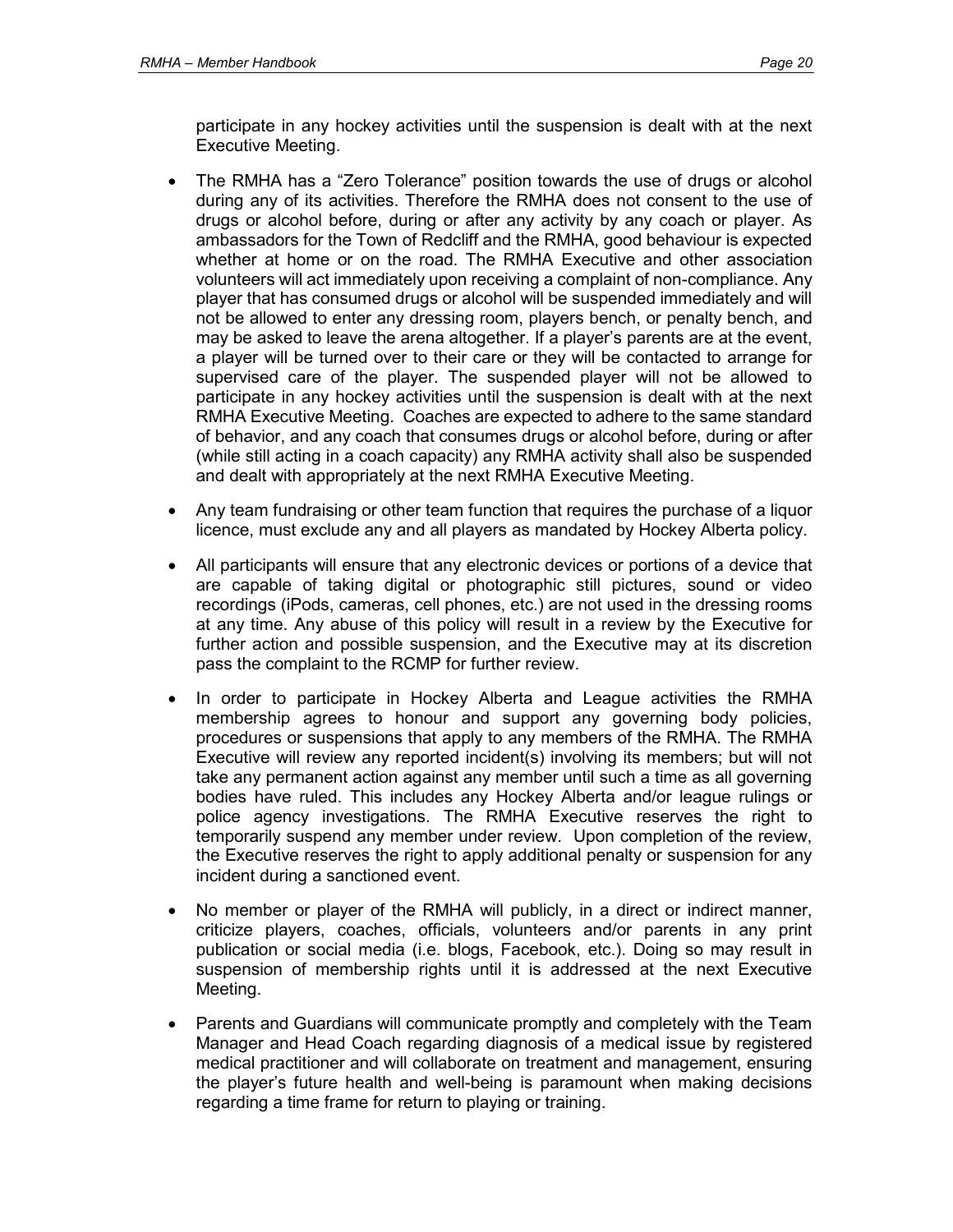- Parents and Guardians will let the team volunteers manage both on-ice and off-ice activities. Coaches must have the latitude to make decisions for the best interest of the team without fear of reprisals from parents. The RMHA Executive supports each coach's philosophy and presented team rules. Aside from the requirement to make every effort to ensure equal ice time for all players, the coach has the responsibility of running his or her game strategies and managing the overall individual and team development for the season.
- When female and male players are playing on the same teams then there will be a process to manage pre-game, game and post-game dressing and hygiene needs of the team players in accordance with Hockey Canada's recommendations. Whenever possible, all female players will dress and shower in their own designated areas. If this is not possible, there will be a planned process for respectfully managing the changing and showering needs of the team's players. If at any time a female player will use the shower facility in the common dressing room, then there will be a woman, preferably from the player's immediate family to supervise this process. Other alternatives can be considered as long as one gender is not supervised during team activities by an opposite gender team volunteer.
- Membership in the RMHA is a privilege not a right and may be revoked by a 2/3 majority vote of the Executive at any time to any individual who has been deemed by the Executive to be in contravention of any of the code of conduct or RMHA policies.
- The Executive reserves the right to reject membership in such cases where a previous behaviour unbecoming a member of the Association has been evident.
- Any individual who has a complaint shall follow the RMHA Complaint Handling Rules and Procedure.

## *RMHA Complaint Handling Rules and Procedure*

- **24 hour respect rule – allow 24 hours to pass after any incident to calm down and decide whether the incident was serious enough to make a complaint.**
- The first contact for any complaint is the Team Manager.
- If the complaint is about the coach, DO NOT approach the coach directly always speak with the Team Manager.
- If the Team Manager cannot resolve the issue, the second contact is the Team Director.
- If the Team Director cannot resolve the issue, the Team Director will bring the issue to the executive level.
- Please follow this procedure at all times the team does not have the opportunity to resolve the issue if these contacts are bypassed.
- It is always preferable to solve any issues at the team level without getting the RMHA Executive involved – however, the RMHA Executive will become involved if the team director deems it necessary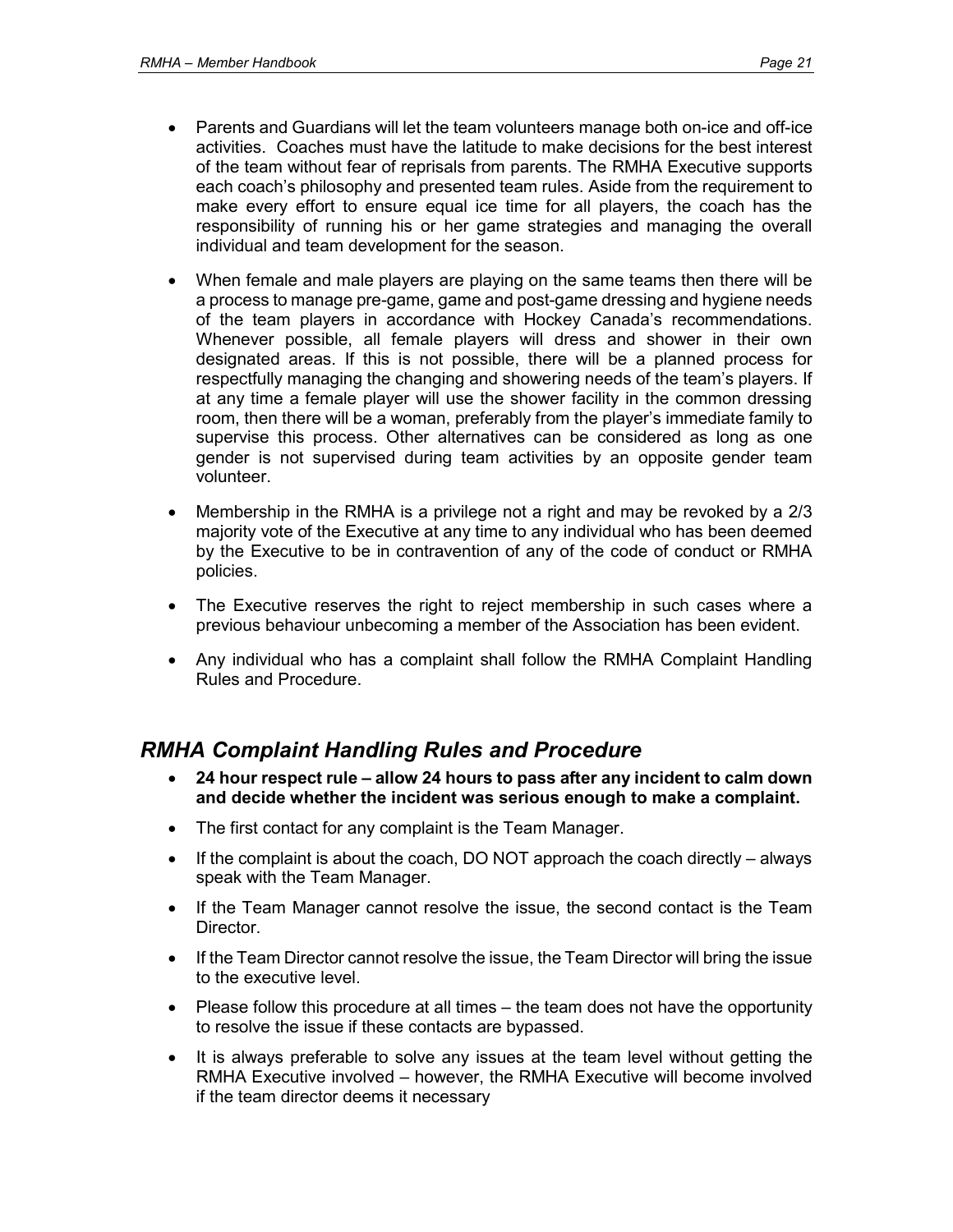- If the RMHA Executive becomes involved the incident will go through the Disciplinary Committee.
- The Disciplinary Committee may hand down any punishment it deems necessary without a vote of the Executive, with the exception of expulsions.
- If the Disciplinary Committee decides that expulsion is warranted, the Disciplinary Committee will make a recommendation to the Executive. Any expulsion will be passed by a 2/3 majority of the full executive.

### *Appeals*

• The outcome of the appeal is final and no further appeals will be heard. Any individual(s) suspended for a period longer than 60 days may make an application to be reinstated after 60 days have passed.